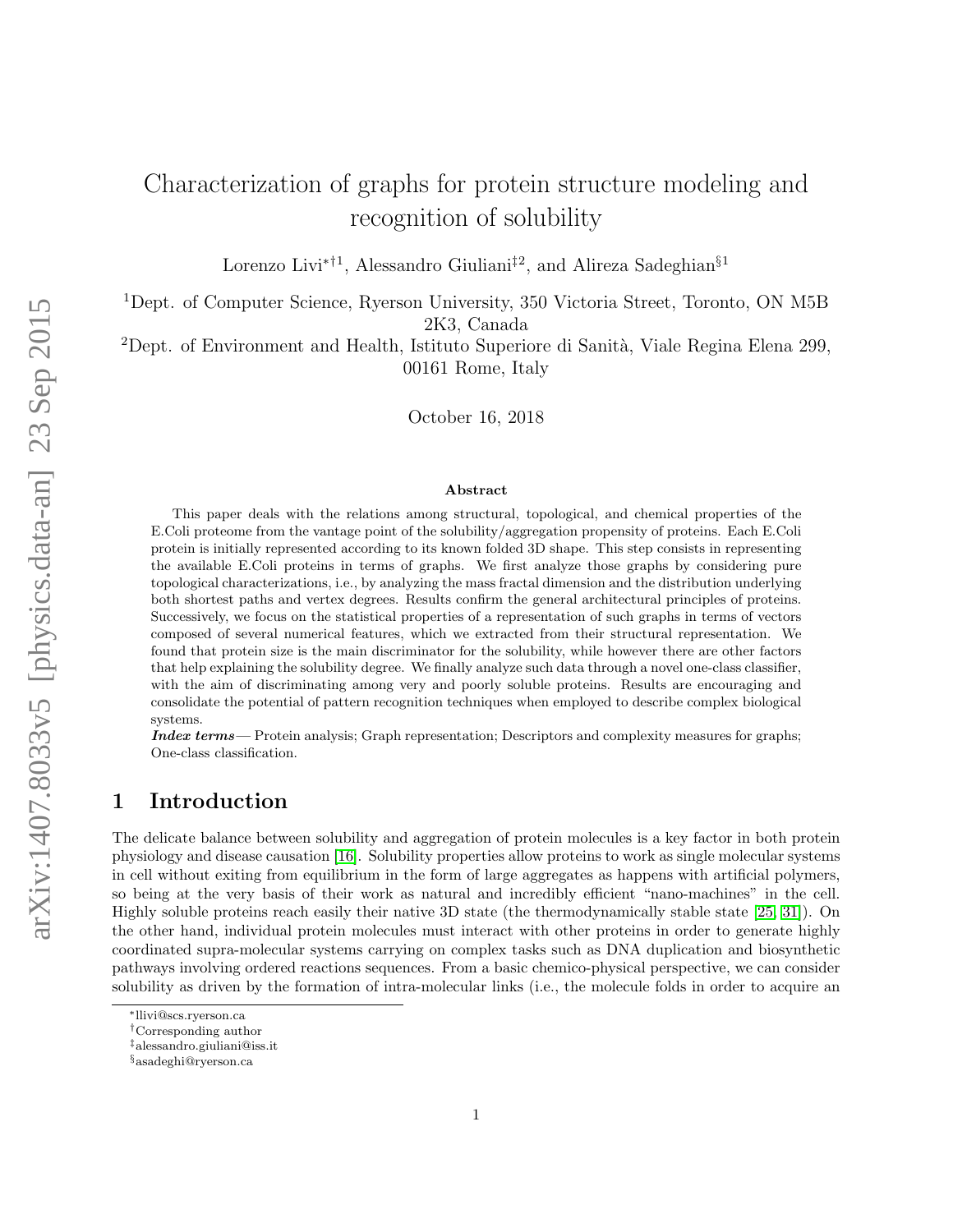energetically favorable configuration in solution [\[39\]](#page-15-3)) while aggregation is mainly driven by inter-molecular links. Both intra- and inter- molecular links have the same chemico-physical nature (hydrogen bonds, van der Waals force etc.). Besides the physiological aggregation needed for generating supra-molecular systems, proteins can undergo a "pathological" aggregation, which is linked to the onset of various diseases [\[54\]](#page-16-0). The above points illustrate the hardness of the problem to discriminate solubility and aggregation propensities together with its theoretical and applicative importance.

Niwa et al. [\[52,](#page-16-1) [53\]](#page-16-2) produced a dataset that we consider by far the most unbiased factual basis for facing the solubility/aggregation on a global perspective. This dataset is made by the entire proteome of E.Coli whose single elements (protein molecules) were assayed as for their relative solubility in cell-free standardized conditions, thus offering for each protein an unbiased measure of solubility. The more a protein is soluble, the less the fraction that precipitates into insoluble aggregates: this implies that we can consider the Niwa et al. solubility data as a measure of the solubility/aggregation properties of single molecules. This was aptly stated by Agostini et al. [\[3\]](#page-14-0), approaching the same dataset by means of a sequence-based methodology. Here we try to go further the purely discriminative task: the quest for a "global signature" for protein solubility/aggregation balance was considered as a vantage point for a testing of different networkbased representations of protein 3D structures, going from pure topology to labeled graphs enriched with a chemico-physical description of amino acid residues. The emerging correlation structure among different graph invariants confirmed some established architectural principles of proteins as their fractal and modular nature [\[7,](#page-14-1) [17,](#page-15-4) [23,](#page-15-5) [24,](#page-15-6) [27,](#page-15-7) [41,](#page-15-8) [64,](#page-16-3) [65\]](#page-16-4). On the other hand, the strict dependence of protein structural, topological, and solubility properties on their size confirmed a general principle of nanomaterials [\[37,](#page-15-9) [60\]](#page-16-5), whose collocation in-between molecular and bulk material worlds makes their physico-chemical behavior strictly dependent on size. Proteins and supra-molecular aggregates live at the nanoscale and the recognition of a strict size dependence of their properties is an evidence for the possible cross-fertilization of protein and nanomaterials science.

Providing descriptive characterizations of complex systems has a long history in the field of (complex) dynamical systems and chaos theory [\[32,](#page-15-10) [50,](#page-16-6) [68\]](#page-16-7). Describing (complex) systems by means of graphs is ubiquitous in modern science and engineering disciplines [\[12,](#page-14-2) [15,](#page-15-11) [18,](#page-15-12) [19,](#page-15-13) [22,](#page-15-14) [26,](#page-15-15) [33,](#page-15-16) [51,](#page-16-8) [56,](#page-16-9) [69\]](#page-16-10). In fact, graphs offer a sound mathematical framework to describe the relations/causality among the interacting elements of the system under analysis. Characterizing a graph by numerical values (e.g., numerical features/descriptors) is usually based on suitable graph-theoretic results, adaptation of information-theoretic concepts, or by exploiting interpretations in terms of dynamical processes (such as diffusion, percolation, and state transition). The profound multi-disciplinary character of the topic produced a number of interpretations of similar concepts, although by exploiting several different techniques. It is possible to cite approaches involving fractal analysis, percolation, and (anomalous) diffusion [\[10,](#page-14-3) [20,](#page-15-17) [36,](#page-15-18) [61,](#page-16-11) [62\]](#page-16-12). It is worth citing also the more recently-proposed graph characterization of Escolano et al. [\[28\]](#page-15-19) (see also [\[6\]](#page-14-4) for related material), called flow complexity (based on thermodynamic depth [\[46\]](#page-16-13)). Random walk based approaches are also highly popular. For instance, random walks are used to model the interaction of "information waves" in a graph [\[47\]](#page-16-14), which is useful to describe at the same time the spread and the interaction of information over time. Analogously, the concepts of hitting (average probability that two random walkers are in the same state at the same time) and commute time (average return time to the initial state) in random walks have been used by Qiu and Hancock [\[57\]](#page-16-15) to characterize graphs for pattern recognition purpose. Other approaches include computation of Ihara coefficients and Laplacian spectrum [\[43,](#page-16-16) [58\]](#page-16-17). Finally, various interpretations of the concept of network entropy are studied [\[21\]](#page-15-20), such as entropy of continuous time quantum walks [\[4,](#page-14-5) [49\]](#page-16-18), network ensemble entropy [\[4,](#page-14-5) [11\]](#page-14-6), network transfer entropy [\[8\]](#page-14-7), von Neumann (quantum) entropy [\[35,](#page-15-21) [72\]](#page-17-0), and fuzzy entropy [\[42\]](#page-15-22).

In this paper, we exploit several graph-based techniques to model protein structures and recognize the important solubility property of the E.Coli proteins from Niwa et al. [\[52\]](#page-16-1). The analysis is based on a dataset previously elaborated by us [\[45\]](#page-16-19). Initially, we provide a pure topological characterization of the graph structures by exploiting fractal analysis techniques and by considering the underlying distribution of both shortest paths and degrees. Successively we elaborate a new, vector-based, representation of the graphs. For this purpose, we extract 15 different features (graph characteristics). Such a new protein representation is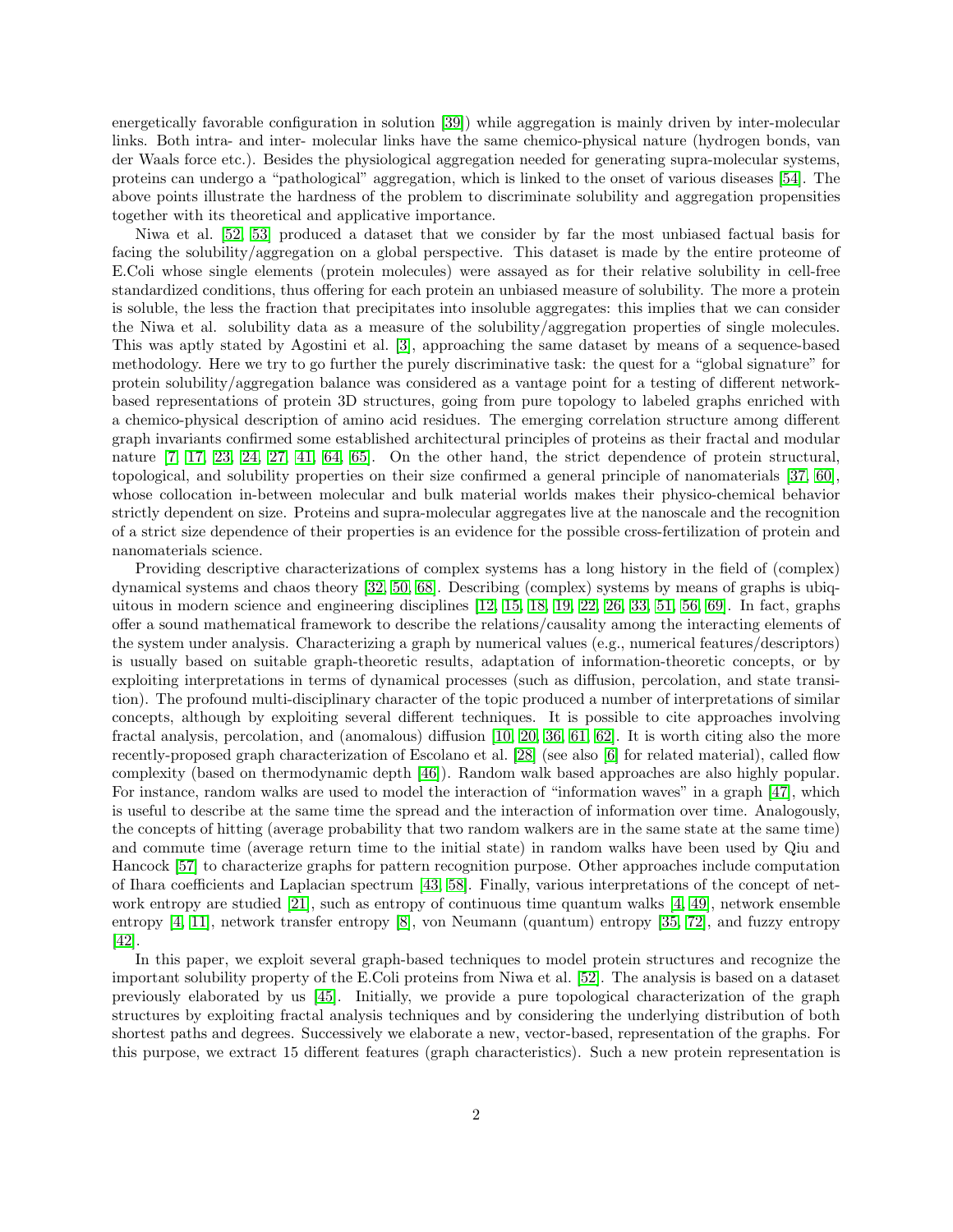hence analyzed in this paper with the aim of understanding the statistical relations among the structure and the solubility degree of the E.Coli proteins. First, we provide a factor analysis of the dataset of 15 features here elaborated. Results confirm the well-known fact that protein size is the most important factor. At the same time, we complement the linear correlation structure by analyzing also the non-linear relations via the estimation of the mutual information. Finally, we face the problem of discriminating among very soluble and poorly soluble proteins. Notably, we deal with the problem in the one-class classification setting [\[44\]](#page-16-20). From a bioinformatics viewpoint, the paper demonstrates how graphs are powerful modeling and computational frameworks, allowing for a hybrid style of analysis linking purely statistical and content-related features of complex systems.

The remainder paper is structured as follows. Section [2](#page-2-0) describes the protein representation in terms of labeled graphs. In Section [3](#page-2-1) we introduce the features (characteristics) that we have extracted to represent each graph as real-valued vector. In Section [4](#page-3-0) we discuss the experimental results. Section [5](#page-10-0) concludes the paper. Finally, Appendix [A](#page-10-1) provides the essential details of the considered graph characteristics.

# <span id="page-2-0"></span>2 Graph Representation of E.Coli Proteins

In our previous work [\[45\]](#page-16-19), we elaborated the E.Coli data of Niwa et al. [\[52,](#page-16-1) [53\]](#page-16-2) by constructing a graph representation. We were able to retrieve the 3D structure from the Protein Data Bank (PDB) [\[2\]](#page-14-8) of 454 proteins among the 3173 originally provided by Niwa et al. Let us refer to this dataset of graphs ([\[45\]](#page-16-19)) as DS-G-454. The contact graph of a protein is constructed by mapping each amino acid residue to a vertex of the resulting graph. An edge is added among two amino acids if the Euclidean distance between the two centers of mass in the 3D space is between 4 and 8 Å, so to filter out trivial contacts among neighboring residues along the sequence. Vertices are equipped with suitable attributes (labels) that are defined as the three principal components (PCs) derived from the analysis of several chemico-physical properties of amino acids [\[1\]](#page-14-9). Edges are equipped with the Euclidean distance among residues.

Originally, such proteins are associated to a continuous solubility degree, which, after a straightforward normalization, can be considered as a number in  $[0, 1]$ ; 0 indicating the lowest solubility, 1 the highest in the original data. Fig. [1](#page-3-1) shows the solubility degree of the proteins arranged in increasing order. Although the solubility is a chemical property defined within a continuous domain, it is possible to observe that in DS-G-454 there is an evident demarcation among two classes of proteins: those that are very soluble and those are highly insoluble. In particular, we have 77 highly-soluble proteins and 377 with low solubility propensity. This fact allows us to make the reasonable assumption that the proteins in DS-G-454 are members of two distinct classes: soluble and insoluble. This diversification will be studied in the following with the aim of providing a statistical and structural characterization of the E.Coli proteins with respect to the solubility property.

# <span id="page-2-1"></span>3 The Considered Graph Features

This section briefly introduces the considered features (graph characteristics) that we extracted from the graphs in DS-G-454. Technical details are reported in Appendix [A.](#page-10-1)

Each graph in DS-G-454 is described as a real-valued vector of 15 components, forming hence a dataset that we refer to as DS-C-454. The features are: number of vertices  $(V)$ , number of edges  $(E)$ , number of chains in the molecule  $(C)$ , radius of gyration  $(RG)$ , porosity  $(P)$ , modularity of the graph  $(M)$ , average closeness centrality (ACC), average degree centrality (ADC), and average clustering coefficient (ACL), energy (EN) and Laplacian energy (LEN) of the graph, heat trace (HT) and heat content invariant (HCI), the ambiguity (A), and finally the entropy of the stationary distribution (H).

All such features taken together cover different aspects of the proteins when represented as graphs. Of course, number of vertices/edges (i.e., number of residues and related contacts) accounts for the most basic characterization of proteins: their size. However, as we will see in the following, protein size is one of the most important factors when considering the solubility/aggregation propensity. Number of chains is an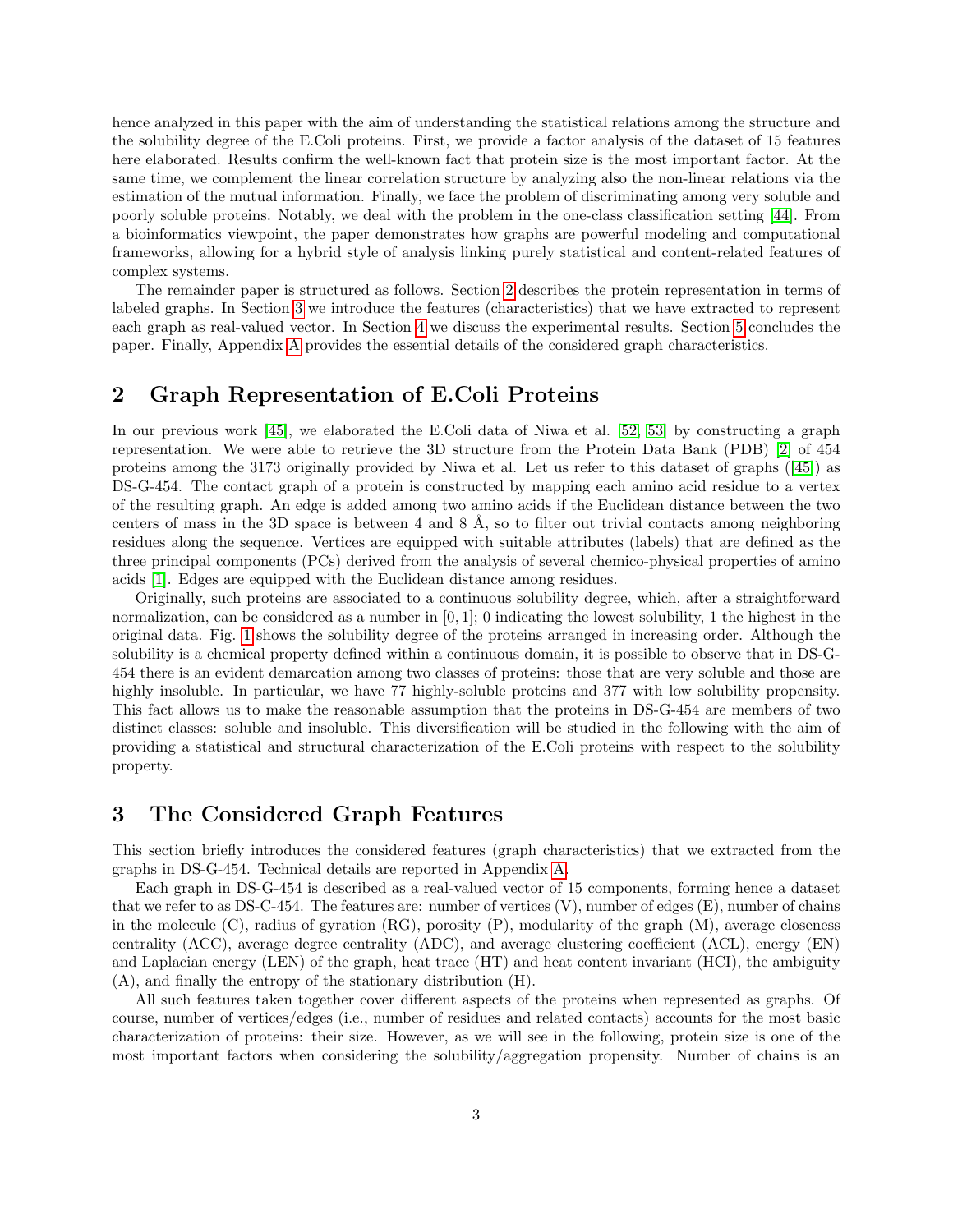<span id="page-3-1"></span>

Figure 1: Solubility of the 454 proteins in DS-G-454 sorted in increasing order.

important protein characteristic, since in fact the different chains of a protein fold separately and only at end of the process they bind together to function. RG and P are two features describing the "shape" of a protein. In fact, RG is a measure describing the distribution of residues around the center of mass of the whole molecule, while P describes the compactness of the structure (it is a measure of the empty space within the molecule boundaries). M, ACC, ADC, and CL are either local and global structural descriptors that characterize the topology of the graphs (in terms of paths and local structure). In particular, M has been computed by using the k-means algorithm (best k strategy is used, with  $2 \leq k \leq 15$ ). EN, LEN, HT. and HCI are more sophisticated features that are extracted from the spectrum of the matrix representation of the graphs (adjacency and Laplacian matrices). HT is computed for  $t = 5$  (as a compromise among local and global description) while HCI for  $m = 1$  (we consider the first coefficient only). Those features have a long history in chemistry and the physical sciences [\[34,](#page-15-23) [40,](#page-15-24) [66\]](#page-16-21), since they have been used to model real processes such as diffusion and percolation [\[10\]](#page-14-3). Finally, a measure of irregularity of the graph (how much the structure of a graph differs from a regular graph) is provided by A, and H synthetically describes the unpredictability of a Markovian random walk on a graph – a complete graph induces a transition matrix following the uniform distribution; the most uncertain distribution. The unpredictability is quantified as the 2-order Rényi entropy of the stationary distribution.

# <span id="page-3-0"></span>4 Protein Structure Analysis and Recognition of Solubility

In this section, we study different aspects of the 454 E.Coli proteins represented according to both DS-G-454 and DS-C-454. First, we study two important topological properties of the E.Coli graphs in DS-G-454: (i) the fractal dimension of the embedded graphs and (ii) the distributions of both shortest paths and vertex degrees (Sec. [4.1\)](#page-4-0). In Sec. [4.2,](#page-4-1) we study the statistical relations among the elaborated 15 graph features (data in DS-C-454). First we look for a more interpretable linear correlation structure by means of a factor analysis [\(4.2.1\)](#page-4-2). Then, we move to a non-linear setting by estimating the mutual information among the variables [\(4.2.2\)](#page-6-0). Finally, in Sec. [4.3](#page-7-0) we analyze DS-C-454 in terms of recognition/discrimination capability of soluble/insoluble proteins.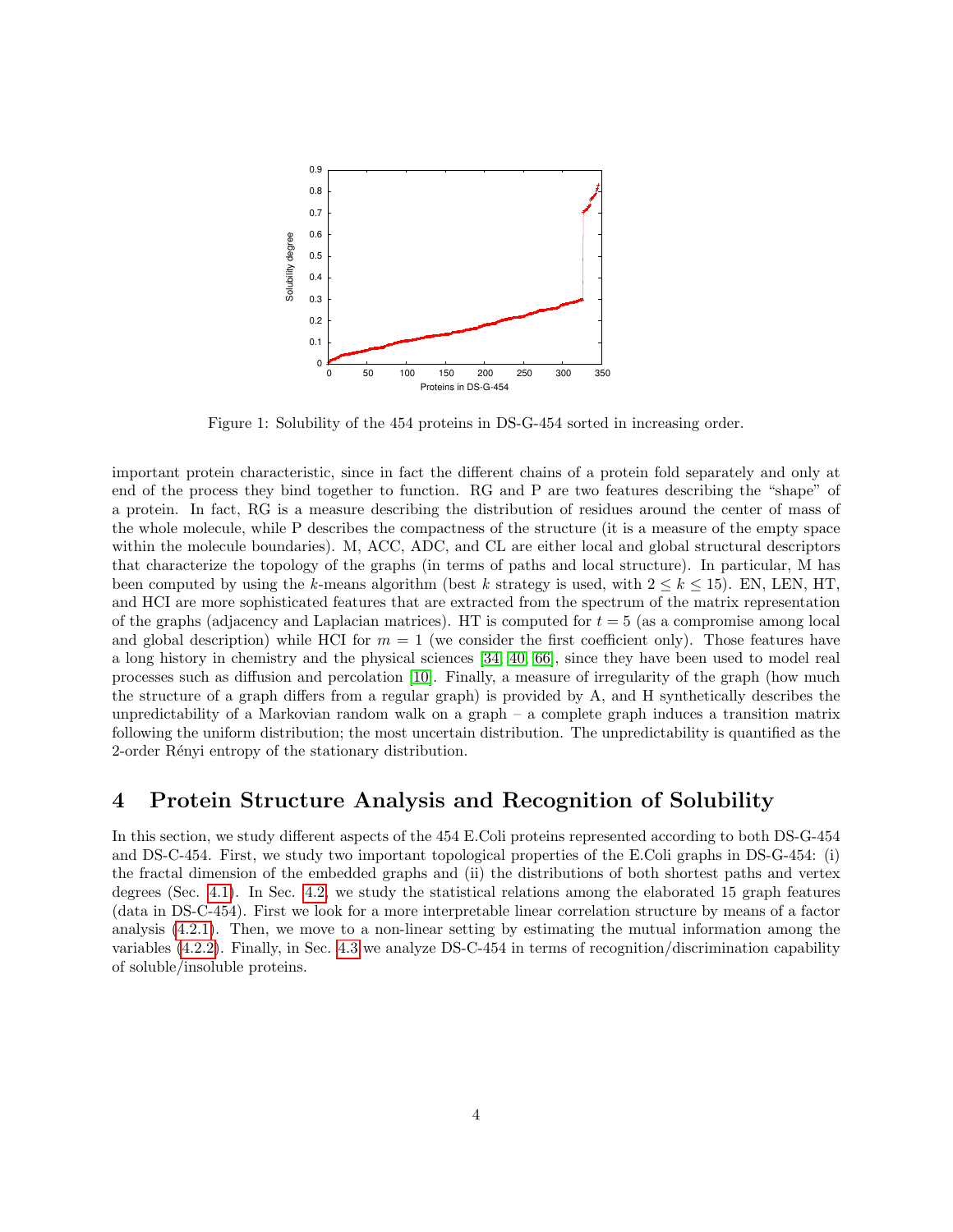### <span id="page-4-0"></span>4.1 Topological Structure of E.Coli Proteins

### 4.1.1 Fractal Dimension of Proteins from Radius of Gyration

Here we discuss the mass fractal dimension (MFD) determined from the scaling among the mass of residues and RG of the molecule [\[24,](#page-15-6) [27\]](#page-15-7). MFD can be computed for a single protein or for a collection of proteins. In the second case, it is possible to derive the MDF,  $D$ , by studying the scaling among RG,  $R_G$ , and the mass/length, M, of the polymer:  $R_G \sim M^{1/D}$ . Fig. [2](#page-5-0) shows the log-log plots that we used to determine the MFDs. We performed the experiments by either separating soluble and insoluble proteins, and also by considering at the same time all proteins in DS-G-454. MFD of soluble proteins is  $\simeq 3.2$ ; for the insoluble is  $\simeq 2.6$ ; considering all proteins we have  $\simeq 2.8$ . At first, one might conclude that MDF offers an interesting mechanism for discriminating soluble and insoluble proteins. However, the low coefficients of determination ( $\approx 0.4$  for soluble;  $\approx 0.52$  for insoluble) suggest us that such a feature cannot be considered as a reliable class discriminator – intra-class agreement on such a measure is not strong. In fact, although RG conveys important information (see Sec. [4.2.1](#page-4-2) and [4.2.2\)](#page-6-0), it does not offer a striking discrimination rule for the solubility.

We computed the MFD also for each single protein (data not shown) by analyzing the scaling  $M \sim R^D$ , considering hence the mass, M, of the atoms falling within concentric spheres of characteristic length R. Spheres are centered at the center of mass of the molecule. In average, we obtained a MFD of  $\simeq 2.5$ , which is fairly smaller than the one obtained with the RG. This difference could be explained by the not so strong fitting precision observed in the scaling among vertices and RG. Nonetheless, considering the average size of the proteins at hand, this value is in agreement with the calculations reported in the literature [\[24,](#page-15-6) [27\]](#page-15-7).

#### <span id="page-4-3"></span>4.1.2 Distance and Degree Distributions

As already observed by Tasdighian et al. [\[64\]](#page-16-3), proteins exhibit a typical topology that is at the same time highly modular, fractal, and usually hierarchical. This results in networks that are also optimized in terms of shortest paths, while however the characteristic path length of proteins does not scale with high agreement as a small-world topology [\[9,](#page-14-10) [23,](#page-15-5) [27\]](#page-15-7). As a demonstration of this fact for our dataset, DS-G-454, in Fig. [3\(a\)](#page-5-1) we show the scaling between the number of vertices and the related ACC. As it is possible to observe, the scaling is not very consistent with an exponential decay – please note that an analogue result can be obtained by considering the average shortest path, but observing an increasing logarithmic-like trend. This is in agreement with the fact that the topology is not entirely small-world.

Proteins topology should not be considered scale-free as well, since in fact the presence of hubs is limited [\[5,](#page-14-11) [13,](#page-14-12) [71\]](#page-17-1). This is due to the fact that the physical arrangement of neighbor residues is limited by steric effects. As a demonstration of this fact, in Fig. [3\(b\)](#page-5-2) we show the sample degree distribution, which is clearly not consistent with an inverse power-law.

#### <span id="page-4-1"></span>4.2 Statistical Analysis of Features

#### <span id="page-4-2"></span>4.2.1 Factor Analysis

The loadings of the first five factors (components extracted by PCA on the correlation matrix) with the original descriptors are reported in Tab. [1.](#page-6-1) The variables relevant for component evaluation (higher loading in module) are in bold. The extracted components are consistent with the correlation structure made evident in Ref. [\[24\]](#page-15-6). By far, the most important order parameter shaping the protein universe is their relative size, Factor 1, which is heavily correlated with explicit size features, such as V, E, and RG. Moreover, as demonstrated in Sec. [4.1.2,](#page-4-3) ACC scales negatively with the size, i.e., larger proteins have a lower average closeness centrality factor. It is worth pointing out the strong (linear) relation of some size-related variables with descriptors such as EN, LEN, HT, and HCI. Although these features obviously depend also on the number of vertices/edges, they convey higher level information that characterize also the global arrangement of the network. This result confirms us that all proteins share common mesoscopic architectural principles.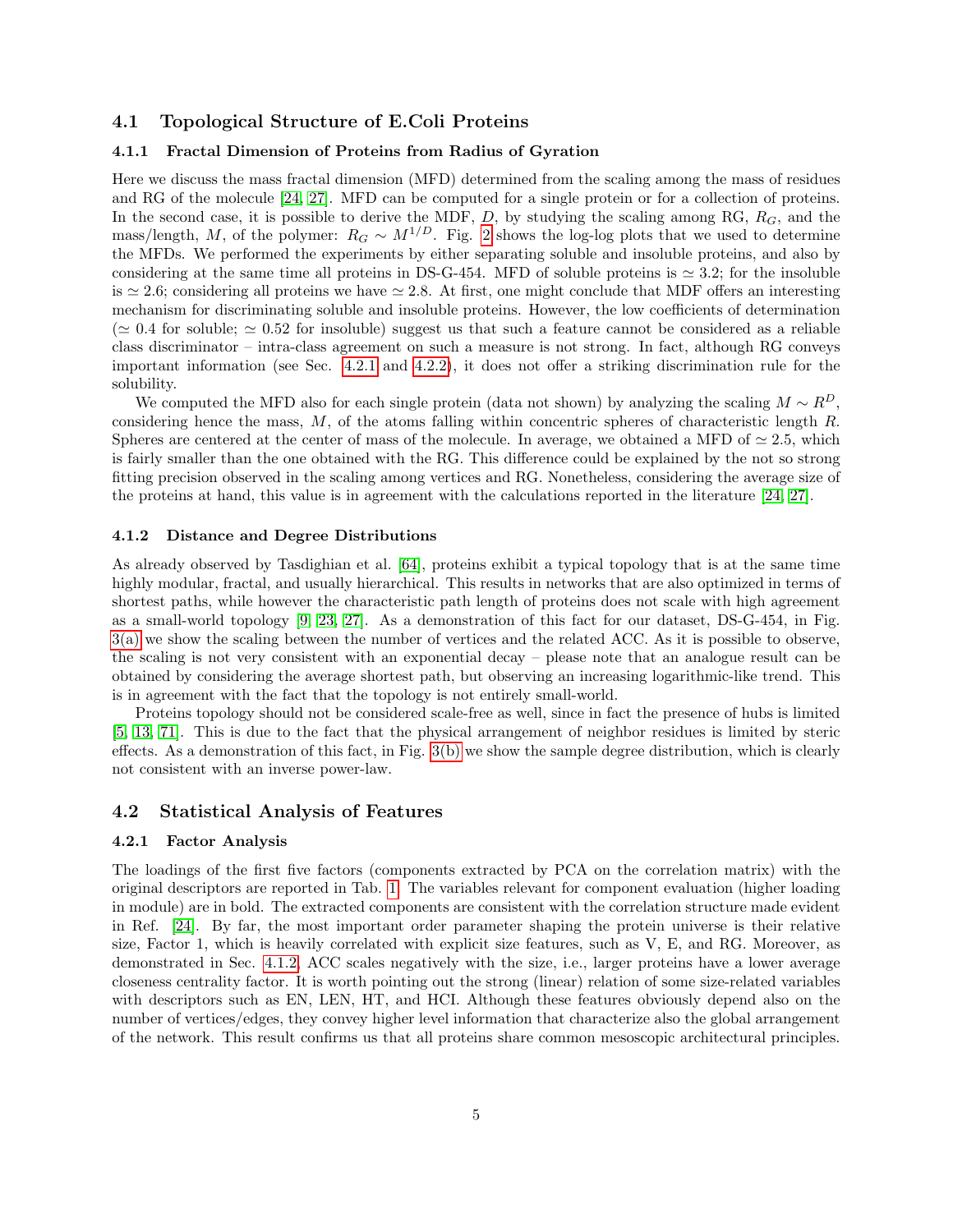<span id="page-5-4"></span><span id="page-5-3"></span>

<span id="page-5-5"></span><span id="page-5-0"></span>Figure 2: MFD calculations from RG. In the figures, we show the log-log plots from which we have calculated the MFD of soluble  $(2(a))$ , insoluble  $(2(b))$ , and all proteins taken together  $(2(c))$ .

<span id="page-5-1"></span>

<span id="page-5-2"></span>Figure 3: Distances  $(3(a))$  and degrees  $(3(b))$  of the proteins graphs. All 454 proteins are analyzed together.

The consequences of these architectural principles in terms of protein properties are in turn modulated by the effect of size as expected with nanoscale objects, as protein molecules are [\[37\]](#page-15-9).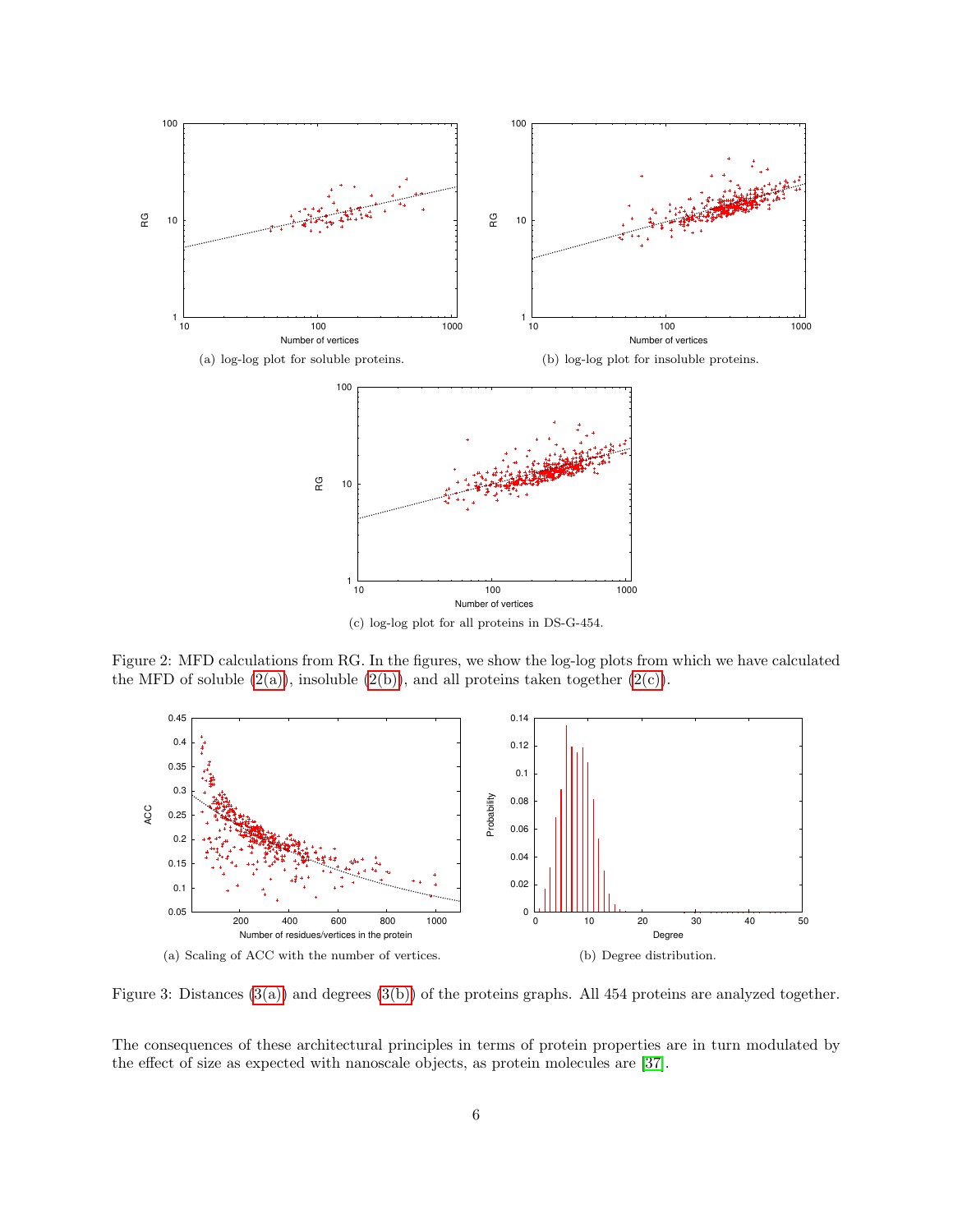It is interesting to note that the number of chains of a protein  $(C)$  is independent of the size component (Factor 1), while it needs a dedicated component (Factor 4). On the same component, it is worth mentioning the weaker contribution of CL, pointing out the fact that the local clustering coefficient is lower in multiplechains molecules.

Factor 2 is the most relevant order parameter after the predominant size component (result in accordance with Ref. Di Paola et al. [\[24\]](#page-15-6)). In particular, it points to peculiar topological properties of proteins (ADC, CL). It is worth noting the fact that A is almost equally loaded on the size component and the second factor. Notably, A decreases with the network size and it increases as the network becomes more irregular (in terms of ADC and CL).

<span id="page-6-1"></span>Again in accordance with the general results presented in [\[24\]](#page-15-6), the third factor emerges as a "global shape" factor describing the arrangements of the amino acids in the molecule. In fact, P is almost entirely loaded in this component. It is worth noting that the local topological properties (Factor 2) are independent from the global architecture (Factor 3). We already commented Factor 4 (number of chains). Factor 5 allows a less clear interpretation, while however it is worth noting that H scales almost identically here and with the size component (Factor 1).

|              | Factor 1   | Factor 2   | Factor 3   | Factor 4   | Factor 5   |
|--------------|------------|------------|------------|------------|------------|
| v            | 0.96256    | 0.18522    | $-0.06749$ | $-0.06373$ | 0.04916    |
| E            | 0.95995    | 0.03505    | $-0.17507$ | 0.02587    | 0.07179    |
| $\mathbf C$  | 0.18263    | $-0.18991$ | 0.15510    | 0.85074    | 0.31673    |
| $_{\rm RG}$  | 0.68604    | 0.29540    | 0.04067    | 0.01040    | 0.17071    |
| $\mathbf{P}$ | 0.08963    | $-0.02784$ | 0.84408    | $-0.16946$ | 0.33229    |
| М            | 0.65718    | $-0.12567$ | 0.27276    | $-0.07251$ | $-0.07648$ |
| ACC          | -0.81237   | 0.15999    | $-0.26565$ | 0.07573    | 0.07720    |
| ADC          | 0.58607    | -0.59391   | $-0.24486$ | 0.14777    | 0.02664    |
| CL           | $-0.17661$ | $-0.56592$ | $-0.18399$ | $-0.46088$ | 0.49981    |
| EN           | 0.96986    | 0.13734    | $-0.09073$ | $-0.05360$ | 0.05268    |
| <b>LEN</b>   | 0.95349    | 0.07679    | $-0.17896$ | 0.01967    | 0.12255    |
| <b>HT</b>    | 0.92012    | 0.31522    | $-0.02426$ | $-0.07567$ | 0.06625    |
| <b>HCI</b>   | 0.95737    | 0.19831    | $-0.05844$ | $-0.05293$ | 0.05536    |
| A            | -0.70970   | 0.63644    | 0.00745    | 0.01040    | 0.14565    |
| Н            | 0.57668    | $-0.26247$ | 0.27621    | $-0.01511$ | $-0.54429$ |

Table 1: Loadings of the first five factors of DS-C-454.

#### <span id="page-6-0"></span>4.2.2 Non-linear Correlations via Mutual Information

The linear correlation structure discussed in Sec. [4.2.1](#page-4-2) confirms the distinguishing factor of size in proteins. In fact, the first factor is highly characterized by either common size descriptive attributes (such as V, E, and RG) and other related characteristics, such as EN, LEN, HT, and HCI (although these features account also for more sophisticated characteristics, such as the global network structure and the flow of information).

Here we elaborate over those results by analyzing the pairwise non-linear correlations. We compute the non-linear correlation among two features/characteristics via mutual information estimation [\[48\]](#page-16-22). Results are provided in Tab. [2.](#page-7-1) Overall, the correlation structure is very similar to the one discussed in [\(4.2.1\)](#page-4-2). In fact, V, E, RG, EN, LEN, HT, are HCI are highly correlated to each other. In addition, P exhibits weak relations with respect to all other features, which justifies the fact that in the factor analysis this feature was loaded alone in a dedicated component (Factor 3). Individual correlations with respect to the solubility degree (SOL) show that there is no predominant strong non-linear relation. However, results in bold seems to share more information with this target property.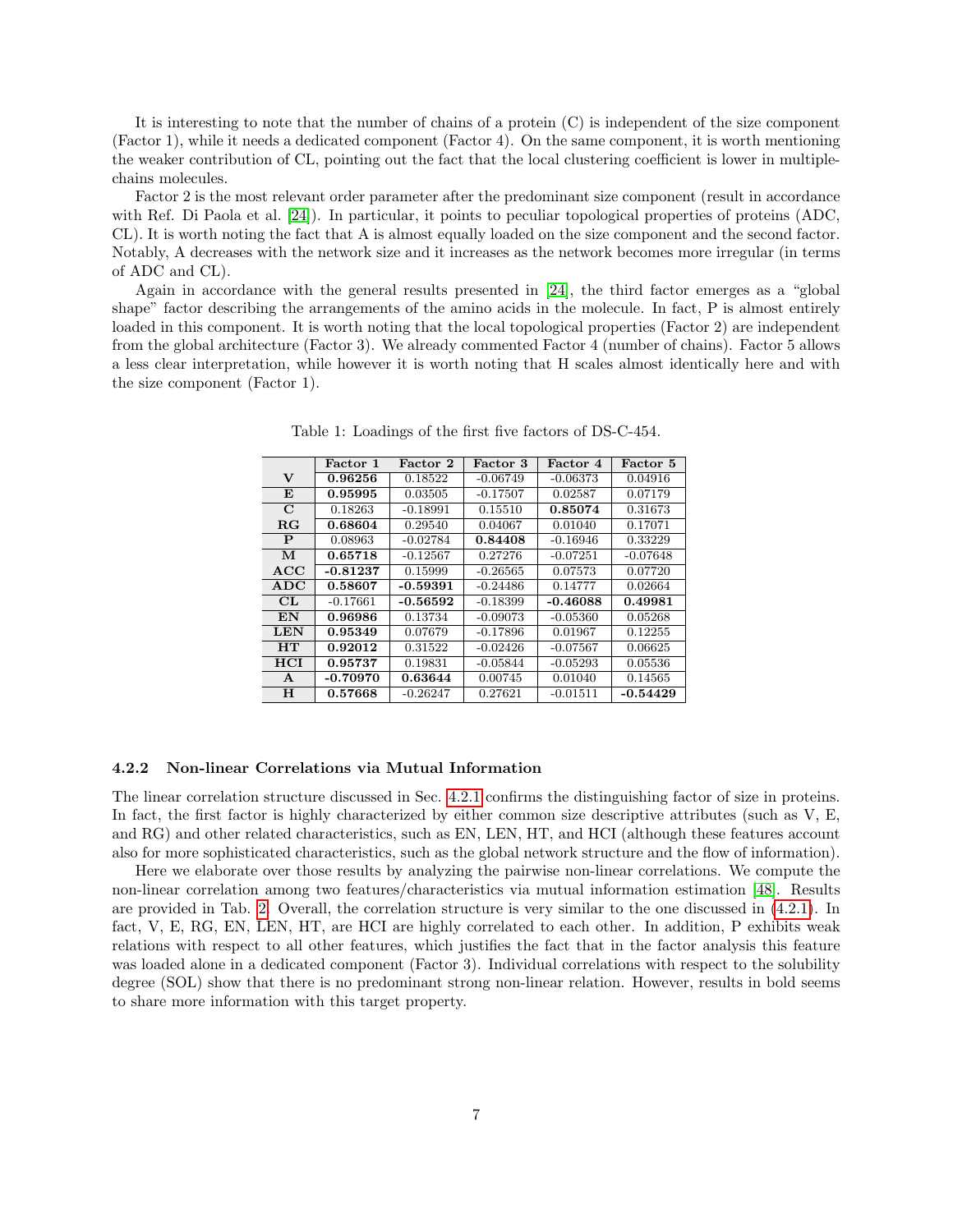<span id="page-7-1"></span>Table 2: Pairwise mutual information estimated from the features in DS-C-454. First row shows the individual contributions with respect to the solubility degree, SOL. The remaining entries form a symmetric matrix conveying the pairwise non-linear statistical dependence calculated via the mutual information estimation.

|             | $\mathbf{V}$ | E      | $\mathbf C$ | RG     | P      | м      | ACC    | ADC    | CL     | $\mathbf{EN}$ | <b>LEN</b> |
|-------------|--------------|--------|-------------|--------|--------|--------|--------|--------|--------|---------------|------------|
| <b>SOL</b>  | 0.4404       | 0.4389 | 0.1840      | 0.3521 | 0.1492 | 0.3557 | 0.4375 | 0.3767 | 0.2549 | 0.4388        | 0.4450     |
|             | 1.0000       | 0.9917 | 0.3349      | 0.8235 | 0.2508 | 0.7409 | 0.9366 | 0.6675 | 0.4715 | 0.9987        | 0.9925     |
| E           | 0.9917       | 1.0000 | 0.3496      | 0.8067 | 0.2675 | 0.7236 | 0.9235 | 0.7411 | 0.4679 | 0.9961        | 0.9973     |
| $\mathbf C$ | 0.3349       | 0.3496 | 1.0000      | 0.3412 | 0.2210 | 0.3296 | 0.3162 | 0.3114 | 0.2853 | 0.3354        | 0.3598     |
| RG          | 0.8235       | 0.8067 | 0.3412      | 1.0000 | 0.3210 | 0.7271 | 0.7795 | 0.4763 | 0.5015 | 0.8135        | 0.8153     |
| P           | 0.2508       | 0.2675 | 0.2210      | 0.3210 | 1.0000 | 0.2604 | 0.3126 | 0.2296 | 0.2816 | 0.2530        | 0.2615     |
| м           | 0.7409       | 0.7236 | 0.3296      | 0.7271 | 0.2604 | 1.0000 | 0.7703 | 0.5241 | 0.4449 | 0.7347        | 0.7290     |
| ACC         | 0.9366       | 0.9235 | 0.3162      | 0.7795 | 0.3126 | 0.7703 | 1.0000 | 0.6657 | 0.5270 | 0.9335        | 0.9261     |
| ADC         | 0.6675       | 0.7411 | 0.3114      | 0.4763 | 0.2296 | 0.5241 | 0.6657 | 1.0000 | 0.5145 | 0.6996        | 0.7276     |
| CL          | 0.4715       | 0.4679 | 0.2853      | 0.5015 | 0.2816 | 0.4449 | 0.5270 | 0.5145 | 1.0000 | 0.4675        | 0.4751     |
| EN          | 0.9987       | 0.9961 | 0.3354      | 0.8135 | 0.2530 | 0.7347 | 0.9335 | 0.6996 | 0.4675 | 1.0000        | 0.9952     |
| <b>LEN</b>  | 0.9925       | 0.9973 | 0.3598      | 0.8153 | 0.2615 | 0.7290 | 0.9261 | 0.7276 | 0.4751 | 0.9952        | 1.0000     |

Table 3: Continue of Tab. [2.](#page-7-1)

|            | HТ     | <b>HCI</b> | A      | н      |
|------------|--------|------------|--------|--------|
| <b>SOL</b> | 0.4341 | 0.4415     | 0.4078 | 0.3898 |
| HT         | 1.0000 | 0.9871     | 0.6491 | 0.6953 |
| <b>HCI</b> | 0.9871 | 1.0000     | 0.7227 | 0.7273 |
| A          | 0.6491 | 0.7227     | 1.0000 | 0.7638 |
| н          | 0.6953 | 0.7273     | 0.7638 | 1.0000 |

### <span id="page-7-0"></span>4.3 Discrimination of Solubility Classes

In this section, we focus on DS-C-454 with the aim of providing a robust discrimination (i.e., classification) rule for soluble and insoluble proteins. As stressed before, we faced this objective multiple times in previous studies [\[45,](#page-16-19) [59\]](#page-16-23), but always considering a multi-class approach, i.e., by modeling explicitly soluble and insoluble classes. In this paper, we depart from this approach by casting the problem in terms of one-class classification. To this end, we will make use of a one-class classifier that we recently proposed [\[44\]](#page-16-20). In the following, we refer to this classifier as EOCC. We consider the very soluble proteins as the "targets", while those that are insoluble are considered as non-target. This choice is justified by the fact that all proteins for which it is available the 3D structure must be solubilized. Therefore, a low level of solubility, measured according to the Niwa et al. [\[52\]](#page-16-1) conditions, can be understood as an anomaly; in practice, those proteins with lower solubility levels are stabilized in the E.Coli organism by the so-called chaperones. The aim of the test is to provide consistent acceptance/rejection decisions considering the fact that proteins are originally described by a continuous variable: the solubility degree. EOCC provides both hard and soft decisions, which perfectly suits this scenario. We will see that the soft decisions convey reasonable information with respect to the original solubility degree.

#### 4.3.1 Data Preprocessing and Organization

Fig. [4](#page-8-0) shows the PCA of the data in DS-C-454. In  $(4(a))$  and  $(4(b))$  we show, respectively, the plot of first–second and first–third PCs. Data in DS-C-454 has been normalized by considering the component-wise mean a standard deviation. As already demonstrated in Sec. [4.2.1](#page-4-2) by the factor analysis, PCA of the first two components, PC1–PC2, clearly shows some possibility of separating the patterns by the first component (i.e., the "size" of proteins). According with the data in Tab. [1,](#page-6-1) in the experiments we will consider the original features transformed as the first five components obtained from the PCA of DS-C-454.

Split of disjoint training, validation, and test sets has been performed as follows. For the training set,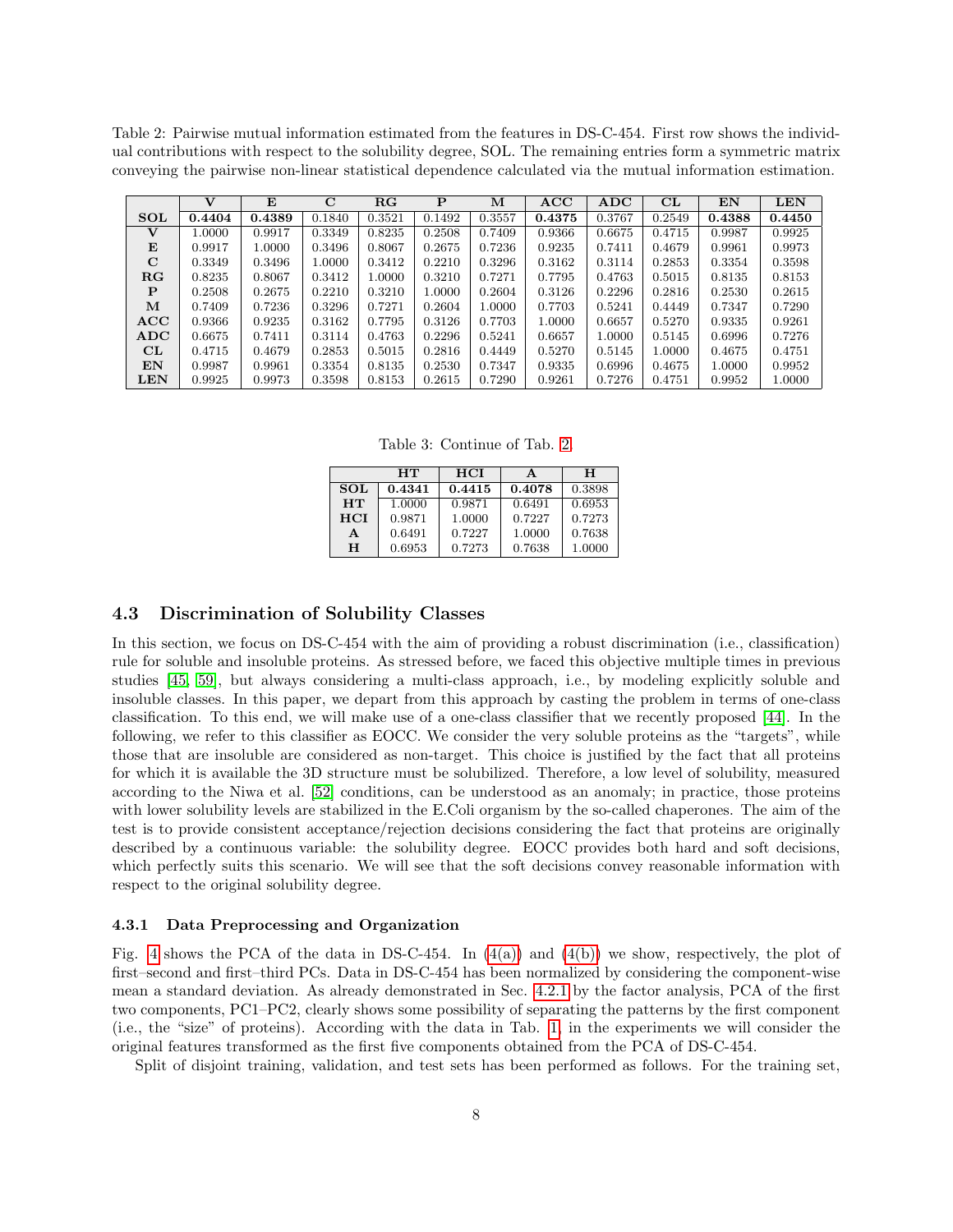we randomly select 50 soluble proteins. The remaining 27 are used for validating and testing the model, by using respectively 7 and 20 patterns. The 377 insoluble proteins are considered in the validation and test sets, by using, respectively, 50 and 327 proteins.

In the case of soft decisions, EOCC outputs the membership degree (a number in  $[0, 1]$ ) of a test pattern to the target class. In fact, the model of EOCC consists in different decision regions (DRs) modeled as fuzzy sets [\[44\]](#page-16-20). The performance measure that we consider in this case is the Area Under the ROC Curve [\[29\]](#page-15-25) (AUC), which can be interpreted as the average probability of ranking a target pattern higher than a non-target one. For the hard decision case, we consider the confusion matrix and related common statistics: accuracy, precision, recall, F-measure, and false positive rate. Finally, we provide an indicator of model complexity, which in our case is reported as the average number of DRs synthesized by EOCC. Results are intended as the average of 30 different runs with different initialization seeds (we report standard deviations).

<span id="page-8-1"></span>

<span id="page-8-2"></span><span id="page-8-0"></span>Figure 4: PCA of DS-C-454. First and second PCs  $(4(a))$ ; first and third PCs  $(4(b))$ .

#### 4.3.2 Classification Results

Test set results of EOCC are reported in Tab. [4,](#page-9-0) considering both hard and soft decisions of membership to the target class (i.e., the class of very soluble proteins). As the reader would notice, there are two rows in Tab. [4:](#page-9-0) the first one referring to a "Normal" and the other to a "Randomized" scenario. The one indicated as "Normal" provides the results considering exactly the split configuration as discussed above. The row labeled "Randomized" is added to demonstrate the robustness of the results obtained in the "Normal" scenario.

Let us start by first discussing the results in the normal case. Average AUC is 0.74, denoting a fairly robust statistics when considering the soft decisions. Results from the confusion matrix (hard decisions) are less appealing. In fact, although the accuracy is fairly high (explained by the very low false positive rate), precision and recall are definitely low. In average, EOCC synthesized 28.05 DRs, which divided by the training set size (i.e., 50) gives a compression factor of 0.44 (almost a DR every two training patterns). Such a fairly high number of DRs can be explained by the high difficulty of the underlying classification problem. Considering the hard decisions, results are not convincing for what concerns the recognition of target patterns (they recall some of those obtained in our previous studies [\[45,](#page-16-19) [59\]](#page-16-23)).

Let us focus now on the randomized scenario. In this case, we randomly defined 77 out of all 454 proteins as the target patterns, i.e., without considering their true association with respect to the soluble/insoluble class. The remaining 377 patterns are accordingly labeled as non-target. We preserved the same split percentages for training, validation, and test, as those explained before. EOCC is then executed on such a randomized target/non-target assignment with the aim of evaluating the robustness of the results obtained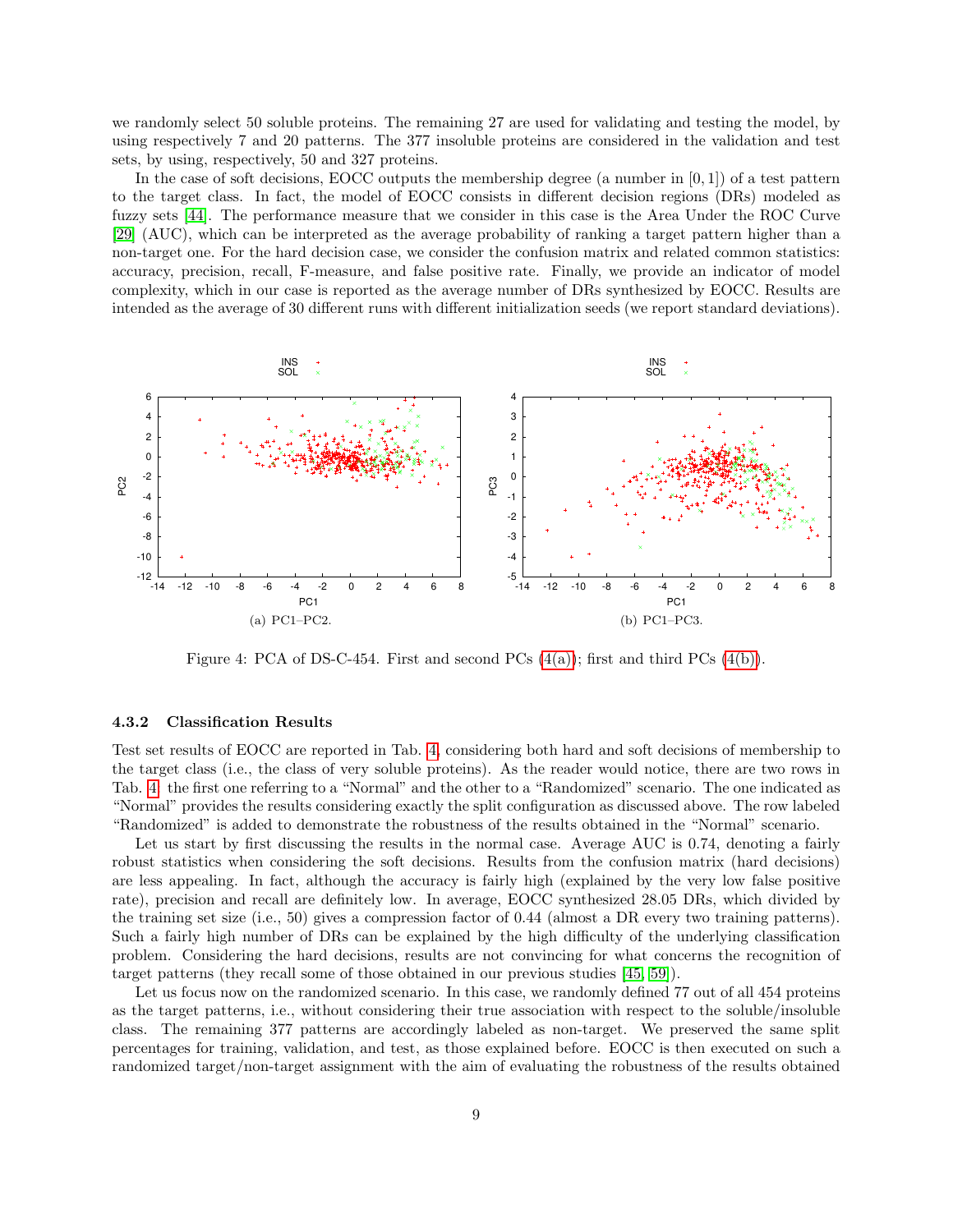in the normal case. The second row of Tab. [4](#page-9-0) shows the obtained results. Not surprisingly, the results for the hard classification are almost the same of those obtained in the normal setting. This is explainable by the fact that the problem is highly unbalanced (there are more non-target instances that affect the statistics derived from the confusion matrix). However, it is possible to note two very important facts: (i) the AUC in this case is consistent with a random classifier (i.e., 0.5) and the average model complexity is now much higher. In fact, in average 40.10 DRs are used, denoting a compression factor of roughly 0.19, which is considerably lower than the one obtained in the normal case (2.3 times lower). This is a first indicator that the solution obtained in the normal case can be considered as robust, i.e., a model that effectively provides a reasonable explanation of the underlying process.

As a second demonstration of this conclusion, let us analyze Fig. [5.](#page-9-1) In these two figures, we compare the continuous outputs calculated by EOCC in the two considered scenarios. In Fig. [5\(a\)](#page-9-2) we report the membership degrees assigned to the test patterns, while Fig. [5\(b\)](#page-9-3) reports the average of those values. As it is possible to note, in the figures we differentiate among those of the normal and randomized setting, and also among those patterns that are considered as target and non-target. From these results it is possible to deduce that the membership degrees of the target patterns are highly affected by the randomization of the target class, while those of the non-target patterns are practically left invariant. However, membership values, in the normal case, denote a good average class discrimination, i.e., the tested target patterns have an average membership degree fairly higher than the non-target instances (although it is possible to note different errors for the non-target patterns). This is in in clear accordance with the fact that, originally, proteins are characterized by a continuous solubility degree. To conclude, it is worth stressing that EOCC is a classifier, and so the soft decisions must be intended as a way to assign a score (ranking) to the decisions, and not as an approximation of the original solubility signal.

<span id="page-9-2"></span>

<span id="page-9-0"></span>Table 4: Test set results considering both soft and hard decisions of membership to the target class.

<span id="page-9-3"></span><span id="page-9-1"></span>Figure 5: Membership degrees to the target class assigned to the test patterns. In Fig. [5\(a\)](#page-9-2) we show the memberships of target and non-target patterns, for either the normal and randomized target class setting. Fig. [5\(b\)](#page-9-3) reports the averages of those membership degrees.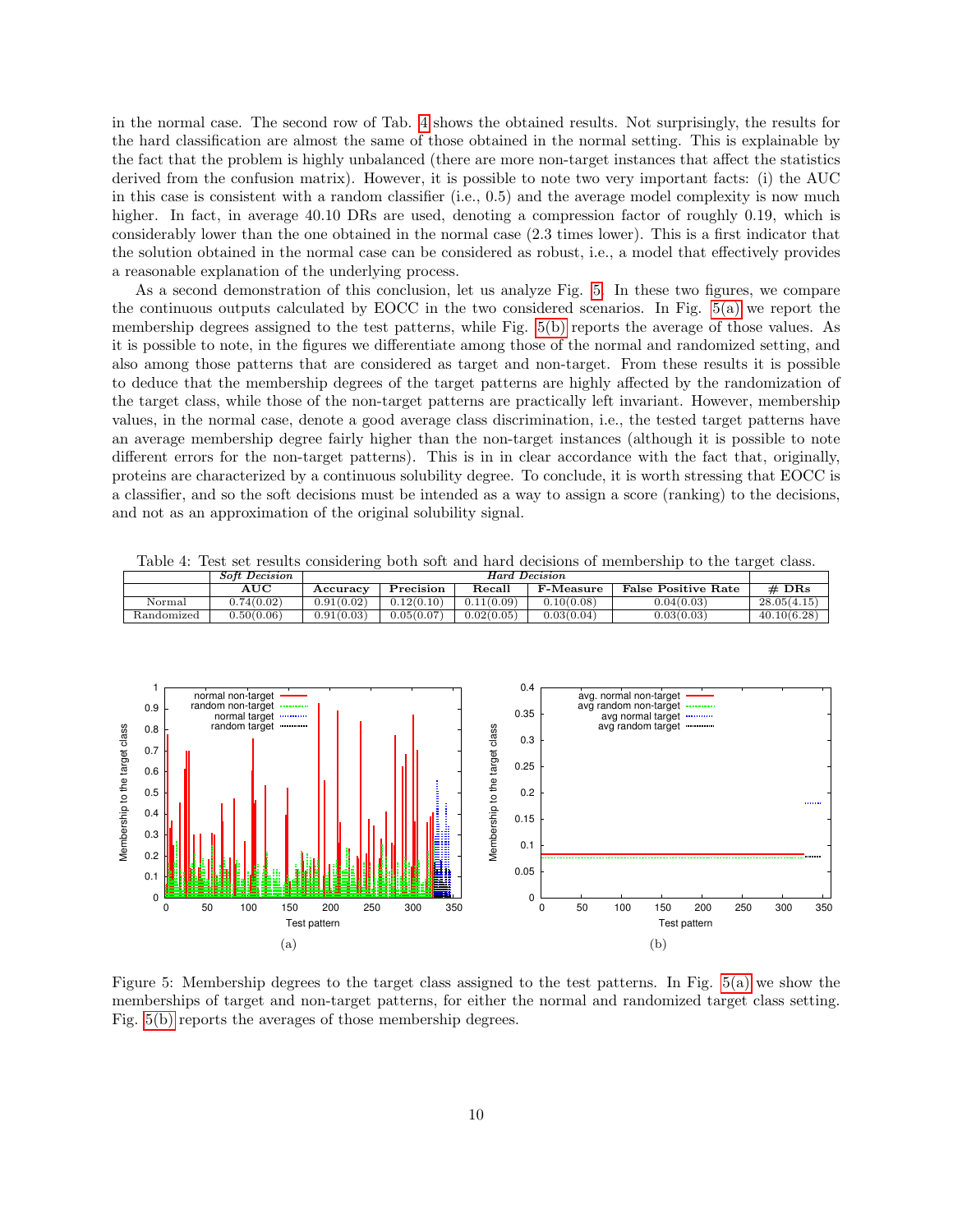# <span id="page-10-0"></span>5 Conclusions and Future Directions

The relation among the structure and solubility property of proteins is highly non-linear and hence very hard to predict. However, solubility/aggregation propensity of proteins is a very important topic, which justifies such a research effort. In fact, aggregation of proteins is at the basis of many misfolding diseases, such as Parkinson and Alzheimer.

The herein presented study analyzed three important factors of a dataset of proteins recently elaborated from the E.Coli proteome. First, we checked pure topological characteristics, by analyzing properties related to the shape (fractal dimension of the embedded graphs) and connections (distribution of shortest paths and vertex degrees). We verified that also this dataset of E.Coli proteins adhere to general principles describing proteins architecture. Then we moved to the statistical analysis of a collection of 15 features that we extracted from the dataset of graphs under analysis. We studied either linear and non-linear relations among such features. Overall, our findings confirmed that the solubility of proteins is mainly distinguished by their size. In fact, the size affects the density of the connections, the global shape, and thus necessarily also the propensity of being soluble. This last fact is due to evident energetic constraints, which favors the (completely autonomous) folding of small-sized proteins. Lastly, we analyzed the proteins described in terms of those 15 features, for the purpose of recognizing very soluble and poorly soluble proteins automatically. We faced the problem in the one-class classification setting by means of a novel method (EOCC). In the case of hard discrimination, results are not convincing. However, results concerning the soft decisions yielded interesting performances in terms of discrimination of the solubility class.

Notwithstanding we reached encouraging recognition performances (in the soft decision case), an ultimate solution in this sense is still missing. The extreme difficulty of this problem may be due to a variety of reasons: (i) a highly non-linear relation among structure and solubility, (ii) experimental errors in the measurements of the original solubility degree, (iii) a too small sample that is not sufficient to synthesize an effective recognition model, and/or (iv) a wrong modeling and computational approach. All in all, we were aware of the intrinsic difficulty of the problem, given solubility and aggregation can be considered as the "two-faces of the same coin" (being the coin the ability to form non-covalent bonds) more than a neat categorization into two non-overlapping behaviors. We want to stress how the quest for solving a difficult problem allowed us to find along the way a novel style of graph-based data analysis approach that, in the case of proteins, allowed us to highlight some very important and general properties of protein structure and function. Protein molecules are an almost unique case in which graphs have an immediate physical counterpart, but the same approach can be equally applied to more abstract / less material network structures, such as gene expression [\[55\]](#page-16-24) or metabolic [\[67\]](#page-16-25) networks.

# <span id="page-10-1"></span>A Graph Characteristics

# A.1 Radius of Gyration and Porosity

Radius of gyration of a molecule (graph) of  $N$  amino acids (vertices) is computed as [\[24\]](#page-15-6),

$$
R_G = \sqrt{\frac{\sum_{i=1}^{N} m_i r_i^2}{2 \sum_{i=1}^{N} m_i}},
$$
\n(1)

where  $m_i$  is the mass of the *i*th amino acid and  $r_i$  is the Euclidean distance between the amino acid center of mass and the center of mass of the whole structure.

The porosity (or void fraction) of a molecule is defined as

$$
P = 1 - \frac{V_{\text{residue}}}{V},\tag{2}
$$

where  $V_{\text{residue}}$  is the sum of the volumes of the residues constituting the molecule. V is the total volume, which is computed as the average of the three spherical volumes  $V_x, V_y, V_z$ , each one calculated by considering a diameter equal to the maximum distance in the respective dimension.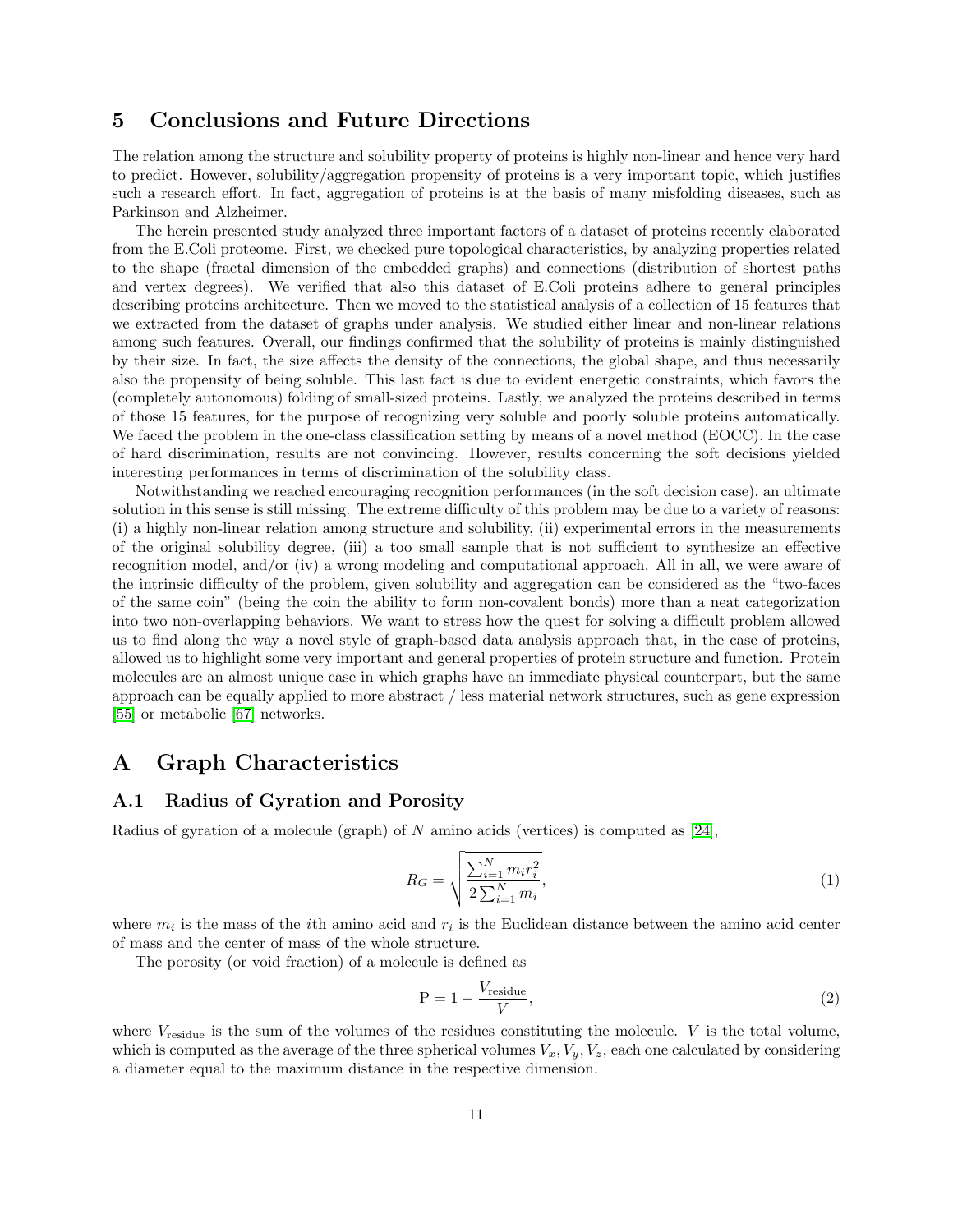### A.2 Modularity of a Graph

A partition [\[42\]](#page-15-22),  $K(G)$ , of order k of a graph  $G = (V, \mathcal{E})$ , is commonly intended as a partition of the vertex set  $V(G)$  into disjoint subsets (clusters, modules),  $K(G) = \{C_1, C_2, ..., C_k\}$ . A well-established measure to determine the quality of  $K(G)$  is the so-called modularity measure [\[30\]](#page-15-26), which basically quantifies how well  $K(G)$  groups the vertices of G into compact and separated clusters. Intuitively, in a graph a cluster of vertices is compact if the number (the weight) of the intra-cluster edges is considerably greater than the one of the inter-cluster edges. The modularity measure is formally defined as follows,

$$
M(G, K(G)) = \frac{1}{2|\mathcal{E}(G)|} \sum_{i=1}^{k} \sum_{j=1}^{k} \left( A_{ij} - \frac{\deg(v_i) \deg(v_j)}{2|\mathcal{E}(G)|} \right) \delta(\mathcal{C}_i, \mathcal{C}_j),
$$
(3)

where  $deg(v_i)$  is the number of edges incident to  $v_i$ . Eq. [3](#page-11-0) can be rewritten as:

<span id="page-11-1"></span><span id="page-11-0"></span>
$$
M(G, K(G)) = \sum_{l=1}^{k} \left[ \frac{|\mathcal{E}(C_l)|}{|\mathcal{E}(G)|} - \left(\frac{\deg(C_l)}{2|\mathcal{E}(G)|}\right)^2 \right].
$$
 (4)

 $|\mathcal{E}(\mathcal{C}_l)|$  is the number of intra-cluster edges and  $\deg(\mathcal{C}_l)$  is the sum of degrees of the vertices in the lth cluster (considering all edges, i.e., also those with one end-point outside  $\mathcal{C}_i$ ). The modularity of a graph G is equal to the modularity of the partition of  $G$  that maximizes Eq. [4.](#page-11-1) Finding such an optimal partition [\(4\)](#page-11-1) is NP-complete [\[14\]](#page-15-27), and therefore many heuristics has been proposed [\[30\]](#page-15-26).

### A.3 Closeness and Degree Centrality

In a graph  $G = (\mathcal{V}, \mathcal{E})$ , the closeness centrality factor of a vertex  $v \in \mathcal{V}$  is defined as:

$$
CC(v) = \sum_{u \in \mathcal{V}, u \neq v} 2^{-d(v, u)},\tag{5}
$$

where  $d(\cdot, \cdot)$  computes the shortest path in G. The closeness centrality provides a measure of how much a vertex is close to all other vertices of the graph (in terms of shortest paths). Such measure can be extended to the whole graph by taking the average among all vertices.

The degree centrality of a vertex  $v \in V$  is defined as its degree, i.e., the number of incident edges. Analogously, it can be normalized by using the maximum degree of the graph.

# A.4 Clustering Coefficient

Let  $A$  be the adjacency matrix of a graph G. The clustering coefficient [\[18\]](#page-15-12) is defined as,

$$
CL = \frac{3N_{\Delta}}{N_3},\tag{6}
$$

where  $N_{\Delta}$  is the number of triangles in the graph, while  $N_3$  is the number of connected triplets:

$$
N_{\Delta} = \sum_{k > j > i} A_{ij} A_{ik} A_{jk};\tag{7}
$$

$$
N_3 = \sum_{k > j > i} (A_{ij} A_{ik} + A_{ji} A_{jk} + A_{ki} A_{jk}).\tag{8}
$$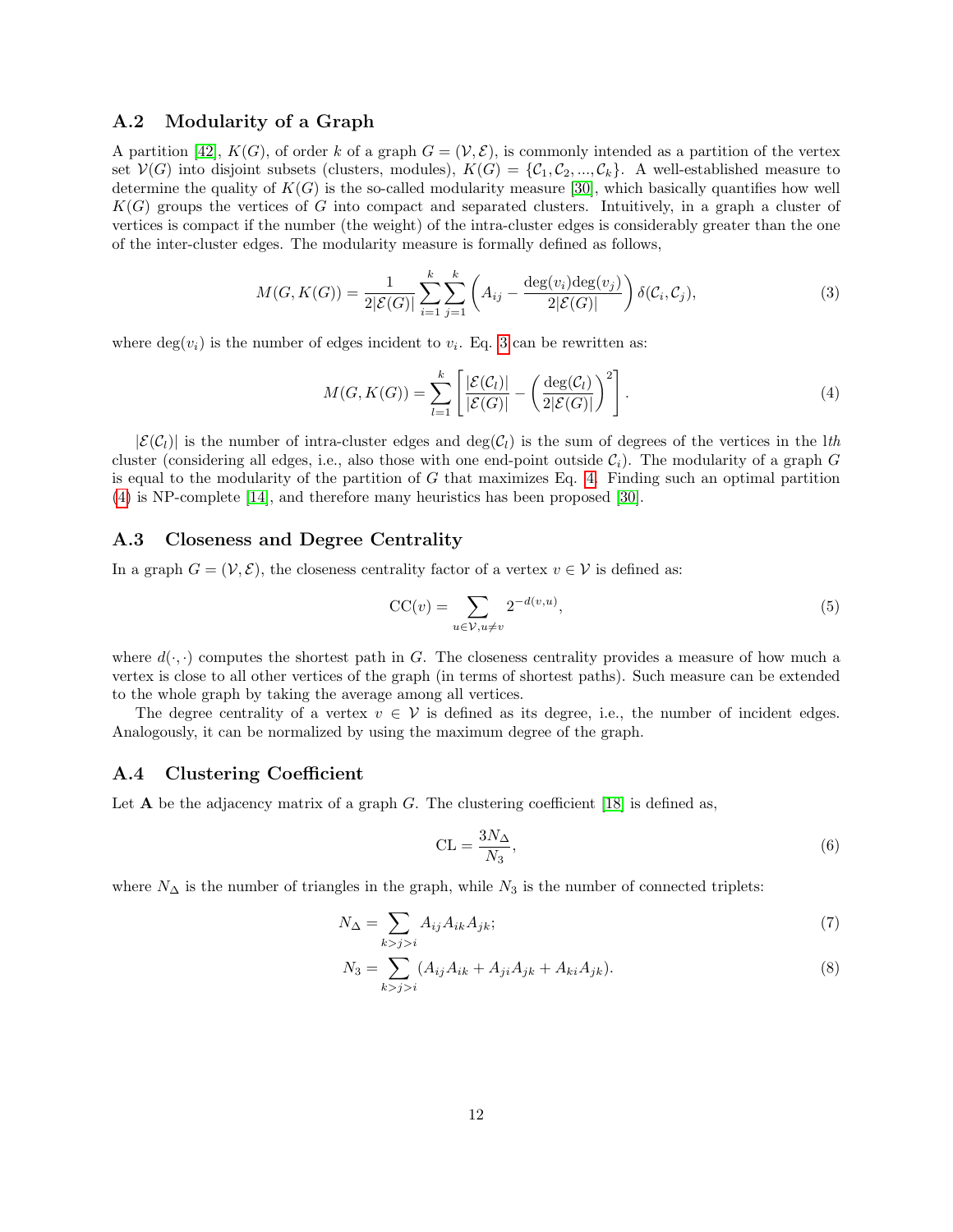# A.5 Energy and Laplacian Energy of a Graph

Let  $G = (\mathcal{V}, \mathcal{E}), n = |\mathcal{V}|, m = |\mathcal{E}|$ , be a graph, and let  $\mathbf{A}^{n \times n}$  be its adjacency matrix. The energy [\[34\]](#page-15-23) of the graph is defined as

$$
E = \sum_{i=1}^{n} |\lambda_i|,\tag{9}
$$

where  $\lambda_i$  is the *i*th eigenvalue of the adjacency matrix **A**.

Let us define the Laplacian matrix as  $\mathbf{L} = \mathbf{D} - \mathbf{A}$ , where  $\mathbf{D}$  is a diagonal matrix containing the vertex degrees. The Laplacian energy [\[34\]](#page-15-23), LE, is defined as

$$
LE = \sum_{i=1}^{n} \left| \mu_i - \frac{2m}{n} \right|,
$$
\n(10)

where  $\mu_i$  is the *i*<sup>th</sup> eigenvalue of the Laplacian.

## A.6 Heat Kernel

Let  $G = (\mathcal{V}, \mathcal{E})$  be a graph with n vertices and m edges, respectively. Let **A** and **L** be the corresponding adjacency and Laplacian matrices. Let us define the normalized Laplacian matrix as  $\hat{\mathbf{L}} = \mathbf{D}^{-1/2} \mathbf{L} \mathbf{D}^{-1/2}$ .  $\hat{\mathbf{L}}$  is symmetric and positive semi-definite, and therefore it has non-negative eigenvalues only. The spectral decomposition of the Laplacian is given by  $\hat{\mathbf{L}} = \Phi \Lambda \Phi^T$ , where  $\Lambda$  is the diagonal matrix containing the eigenvalues arranged as  $0 = \lambda_1, \lambda_2, ..., \lambda_n$ ;  $\Phi$  contains the corresponding (unitary) eigenvectors.

The heat equation [\[38,](#page-15-28) [63,](#page-16-26) [70\]](#page-16-27) associated to the Laplacian  $\tilde{L}$  is given by

<span id="page-12-0"></span>
$$
\frac{\partial h_t}{\partial t} = -\hat{\mathbf{L}}h_t,\tag{11}
$$

where  $h_t$  is the heat kernel (a doubly-stochastic  $n \times n$  matrix) and t is the time variable. It is well-known that the solution for [\(11\)](#page-12-0) is,

$$
h_t = \exp(-t\hat{\mathbf{L}}),\tag{12}
$$

which can be solved by exponentiating the spectrum of  $\hat{\mathbf{L}}$ :

$$
h_t = \Phi \exp(-\Lambda t) \Phi^T = \sum_{i=1}^n \exp(-\lambda_i t) \phi_i \phi_i^T.
$$
 (13)

Eq. [11](#page-12-0) describes the diffusion (i.e., the flow) of heat/information across the graph over time. In fact,

$$
h_t(v, u) = \sum_{i=1}^n \exp(-\lambda_i t) \phi_i(v) \phi_i(u), \qquad (14)
$$

where  $\phi_i(v)$  denotes the value related to v in the *i*th eigenvector. It is important to note ([\[70\]](#page-16-27)) that  $h_t \simeq \mathbf{I} - \hat{\mathbf{L}}t$  when  $t \to 0$ ; conversely, when t is large we have  $h_t \simeq \exp(-\lambda_2 t)\phi_2 \phi_2^T$  (note that  $\phi_2$ , i.e., the eigenvector associated to smallest non-zero eigenvalue, is called Fiedler vector). This means that the largetime behavior of the diffusion depends on the global structure of the graph, while its short-time characteristics are determined by the local connections.

The heat trace (HT) of  $h_t$  is the sum of the diagonal entries,

$$
HT = \text{Tr}(h_t) = \sum_{i=1}^{n} \exp(-\lambda_i t), \qquad (15)
$$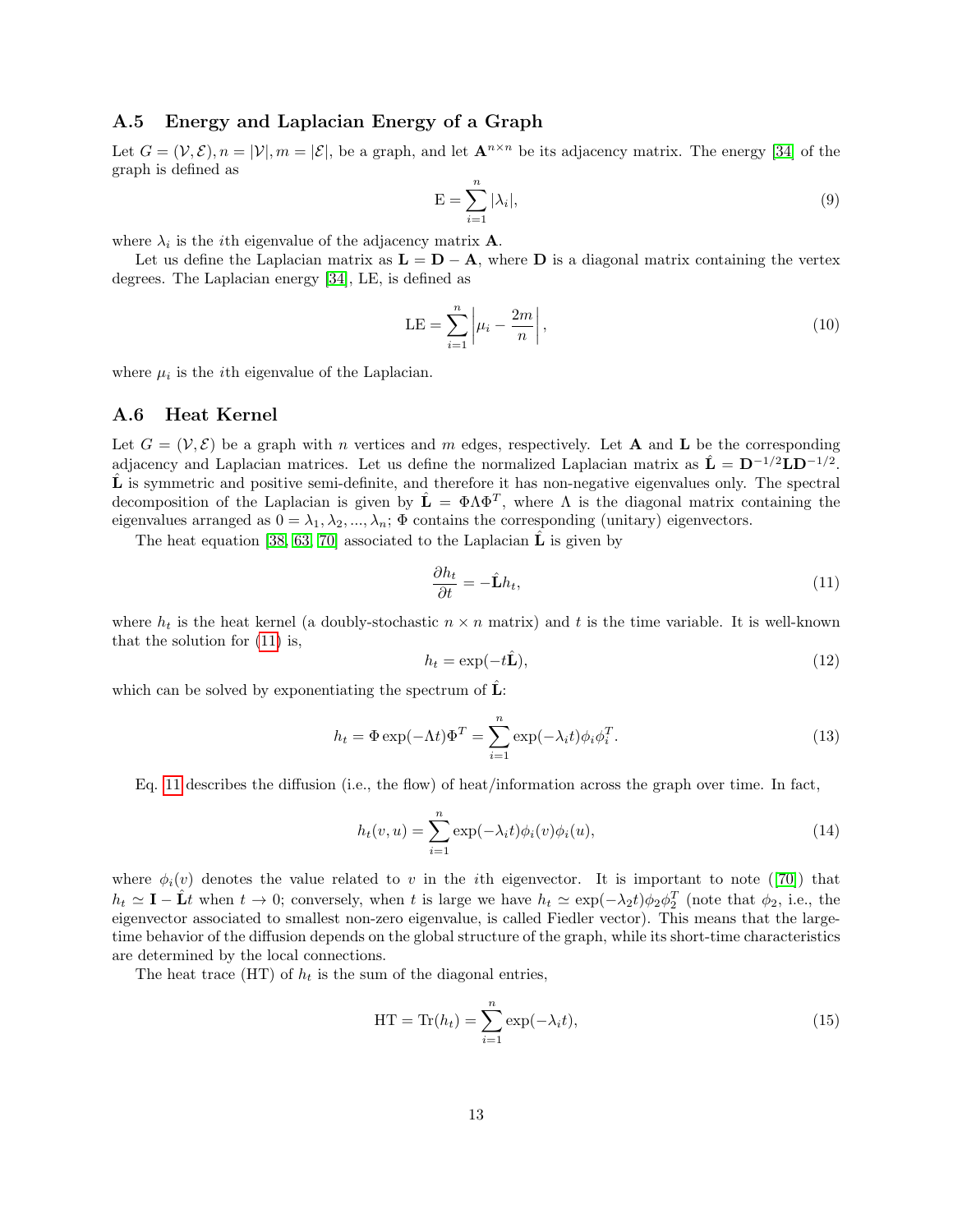which takes into account only the eigenvalues of  $\hat{L}$ . The heat content of  $h_t$  is defined by considering also the eigenvectors:

$$
Q(t) = \sum_{u \in \mathcal{V}} \sum_{u \in \mathcal{V}} h_t(u, v) = \sum_{u \in \mathcal{V}} \sum_{u \in \mathcal{V}} \sum_{i=1}^n \exp(-\lambda_i t) \phi_i(v) \phi_i(u).
$$
 (16)

Eq. [16](#page-13-0) can be described in terms of power series,

<span id="page-13-1"></span><span id="page-13-0"></span>
$$
Q(t) = \sum_{m=0}^{\infty} q_m t^m.
$$
\n(17)

The McLaurin series expansion for the negative exponential reads as:

$$
\exp(-\lambda_i t) = \sum_{m=0}^{\infty} \frac{(-\lambda_i)^m t^m}{m!},\tag{18}
$$

which substituted in Eq. [16](#page-13-0) gives:

$$
Q(t) = \sum_{u \in \mathcal{V}} \sum_{u \in \mathcal{V}} \sum_{i=1}^{n} \exp(-\lambda_i t) \phi_i(v) \phi_i(u) = \sum_{m=0}^{\infty} \sum_{u \in \mathcal{V}} \sum_{u \in \mathcal{V}} \sum_{i=1}^{n} \phi_i(v) \phi_i(u) \frac{(-\lambda_i)^m t^m}{m!}.
$$
 (19)

The coefficients  $q_m$  in [\(17\)](#page-13-1) are graph invariants (called heat content invariants, HCI) that be obtained in closed-form via the following expression:

$$
q_m = \sum_{i=1}^n \left\{ \left( \sum_{u \in \mathcal{V}} \phi_i(u) \right)^2 \right\} \frac{(-\lambda_i)^m}{m!}.
$$
 (20)

## A.7 Ambiguity of a Graph

The ambiguity of a graph  $G = (\mathcal{V}, \mathcal{E}), n = |\mathcal{V}|$ , gives a measure of uncertainty elaborated according to a fuzzy set based interpretation  $[42]$ . The ambiguity of the graph  $G$  is calculated by embedding the graph into a fuzzy hypercube  $\mathcal{I} = [0, 1]^n$ , which, in short, encodes the membership values of the vertices. A graph G is mapped to a type-1 fuzzy set  $\mathcal{F}$ , defined as

$$
\mathcal{F} = \{ (v, \mu_{\mathcal{F}}(v)) | v \in \mathcal{V}(G), \mu_{\mathcal{F}}(v) \in [0, 1] \},\tag{21}
$$

by generating the membership function  $\mu_F(\cdot)$  of the graph vertices,  $\mathcal{V}(G)$ . Such a membership function is constructed by considering a partition,  $P$ , of the graph:

$$
P = \bigcup_{i=1}^{k} C_i.
$$
\n
$$
(22)
$$

The partition P is then "fuzzified" by computing the t-conorm  $\perp$  among all fuzzy sets  $\mathcal{F}_i$  associated to each  $C_i$  (one-to-one mapping), yielding the resulting fuzzy set,  $\mathcal{F}$ , describing the graph as a whole:

$$
\mathcal{F} = \perp_{i=1}^k \mathcal{F}_i. \tag{23}
$$

In the following, let us write  $\mathcal{F} = \phi^P(G)$ . The membership function  $\mu_{\mathcal{F}_i}(\cdot)$  describing the fuzzy set  $\mathcal{F}_i$  is generated according to the following expression:

$$
\mu_{\mathcal{F}_i}(v) = \alpha_{\mathcal{C}_i}(v) \times \beta_{\mathcal{C}_i}(v). \tag{24}
$$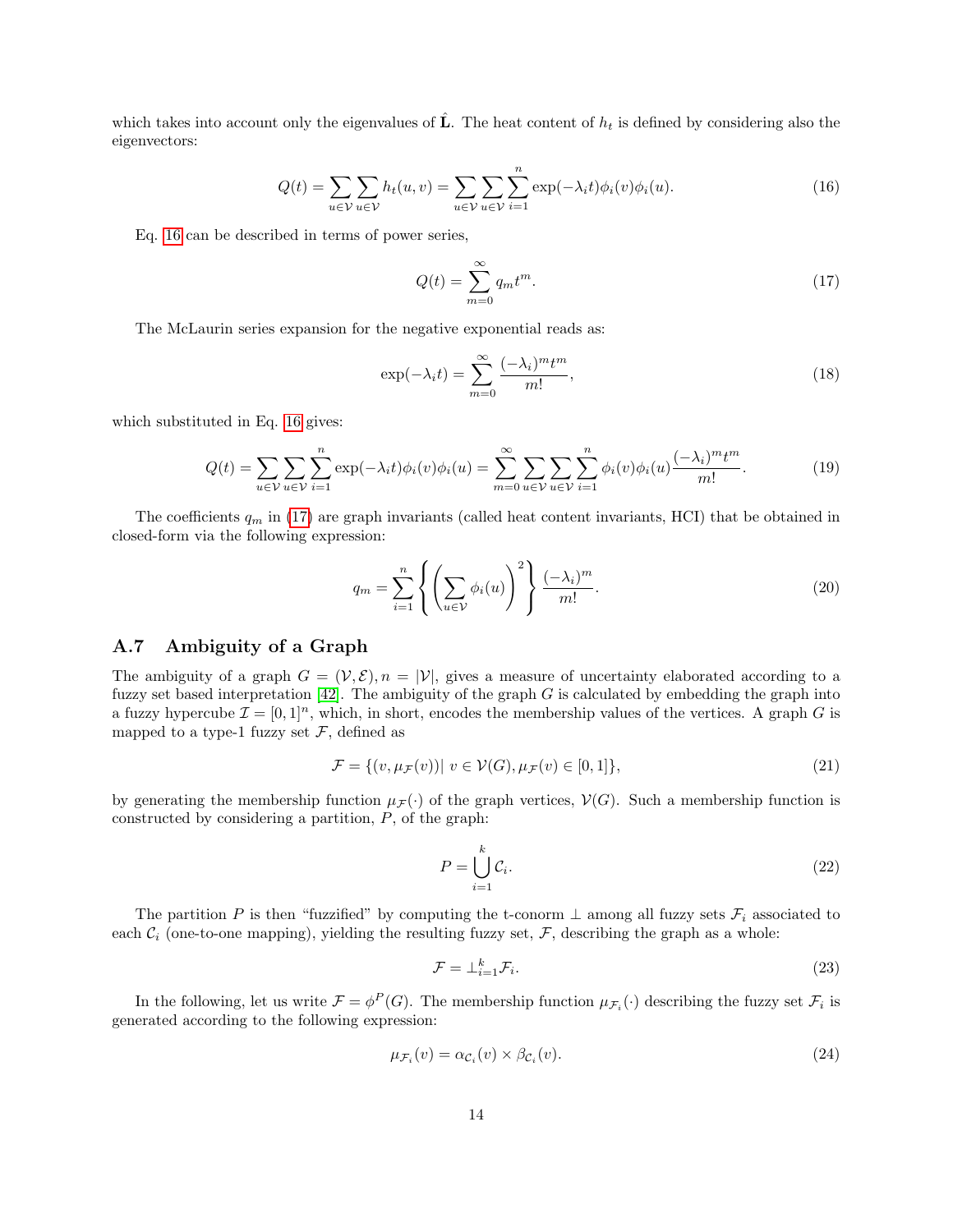$\alpha_{\mathcal{C}_i}(v)$  accounts for the degree concentration v in  $\mathcal{C}_i$ , while  $\beta_{\mathcal{C}_i}(v)$  gives the importance of the vertex in  $C_i$  in terms of centrality. Given the fuzzy set  $\mathcal F$  representing the uncertainty of the whole graph  $G$ , the measure of ambiguity of  $G$ , denoted with  $A(G)$ , is obtained by computing (any monotonic and non-decreasing transformation of) the fuzzy entropy of  $F$ . Since there are exponentially-many fuzzy set representations for a single graph G, the actual ambiguity value is calculated as the solution of the following combinatorial optimization problem:

$$
A(G) = \min_{P} A(\phi^P(G)).
$$
\n(25)

 $A(G)$  assumes values within the [0, 1] range, approaching one as the graph is maximally ambiguous (i.e., maximally irregular). It has been proved that  $A(G)$  is zero when the graph is regular (e.g., complete) [\[42\]](#page-15-22). Accordingly,  $A(G)$  can be used as a global complexity descriptor characterizing the regularity of G.

### A.8 Entropy of a Markovian Random Walk

A Markovian random walk in a graph  $G = (\mathcal{V}, \mathcal{E})$  [\[21\]](#page-15-20) is a first-order Markov chain that generates sequences of vertices (the vertices of the graph should be interpreted as the states of chain). Transition among vertices are regulated by the transition matrix, which is given by  $\mathbf{T} = \mathbf{D}^{-1}\mathbf{A}$ . Let  $\underline{\mathbf{p}}_t$  be a probability vector describing the probability of the states at time t; when  $t = 0$ , the vector describes the initial distribution. The stationary distribution is a probability vector,  $\pi$ , such that  $\pi \mathbf{T} = \pi$ . The stationary distribution of a random walk can be intended as the limiting distribution, i.e., the distribution of the vertices/states when  $t \to \infty$ . If the graph is undirected and non-bipartite, then the random walk always admits a stationary distribution, which can be easily computed from the degree distribution:

$$
\pi_i = \frac{\deg(v_i)}{2|\mathcal{E}|}.\tag{26}
$$

A stationary random walk is hence completely described by  $\pi$ . The entropy of  $\pi$  can be used to characterize G in terms of predictability of the corresponding stationary random walk. In fact, if G is regular, then  $\pi$  is uniform, which could be interpreted as the maximum degree of unpredictability.

# References

- <span id="page-14-9"></span>[1] Amino acid Physical-chemical property Database. URL <http://www.rfdn.org/bioinfo/APDbase/index.html>.
- <span id="page-14-8"></span>[2] Protein Data Bank. URL <http://www.rcsb.org/pdb/home/home.do>.
- <span id="page-14-0"></span>[3] F. Agostini, M. Vendruscolo, and G. G. Tartaglia. Sequence-Based Prediction of Protein Solubility. Journal of Molecular Biology, 421(2-3):237–241, 2012. ISSN 0022-2836. doi: 10.1016/j.jmb.2011.12.005.
- <span id="page-14-5"></span>[4] K. Anand and G. Bianconi. Entropy measures for networks: Toward an information theory of complex topologies. Physical Review E, 80:045102, Oct 2009. doi: 10.1103/PhysRevE.80.045102.
- <span id="page-14-11"></span>[5] G. Bagler and S. Sinha. Network properties of protein structures. Physica A: Statistical Mechanics and its Applications, 346(1):27–33, 2005.
- <span id="page-14-4"></span>[6] L. Bai and E. R. Hancock. Depth-based complexity traces of graphs. Pattern Recognition, 47(3):1172–1186, 2014. ISSN 0031-3203. doi: 10.1016/j.patcog.2013.09.010.
- <span id="page-14-1"></span>[7] A. Banerji and I. Ghosh. Fractal symmetry of protein interior: what have we learned? Cellular and Molecular Life Sciences, 68(16):2711–2737, 2011. doi: 10.1007/s00018-011-0722-6.
- <span id="page-14-7"></span>[8] C. R. S. Banerji, S. Severini, and A. E. Teschendorff. Network transfer entropy and metric space for causality inference. Physical Review E, 87(5):052814, May 2013. doi: 10.1103/PhysRevE.87.052814.
- <span id="page-14-10"></span>[9] L. Bartoli, P. Fariselli, and R. Casadio. The effect of backbone on the small-world properties of protein contact maps. Physical Biology, 4(4):L1, 2007. doi: 10.1088/1478-3975/4/4/L01.
- <span id="page-14-3"></span>[10] D. Ben-Avraham and S. Havlin. Diffusion and Reactions in Fractals and Disordered Systems. Cambridge University Press, Cambridge, UK, 2000.
- <span id="page-14-6"></span>[11] G. Bianconi. Entropy of network ensembles. Physical Review E, 79(3):036114, 2009.
- <span id="page-14-2"></span>[12] S. Boccaletti, V. Latora, Y. Moreno, M. Chavez, and D. Hwang. Complex networks: Structure and dynamics. Physics Reports, 424(4-5):175–308, Feb. 2006. ISSN 03701573. doi: 10.1016/j.physrep.2005.10.009.
- <span id="page-14-12"></span>[13] C. Böde, I. A. Kovács, M. S. Szalay, R. Palotai, T. Korcsmáros, and P. Csermely. Network analysis of protein dynamics. Febs Letters, 581(15):2776–2782, 2007. doi: 10.1016/j.febslet.2007.05.021.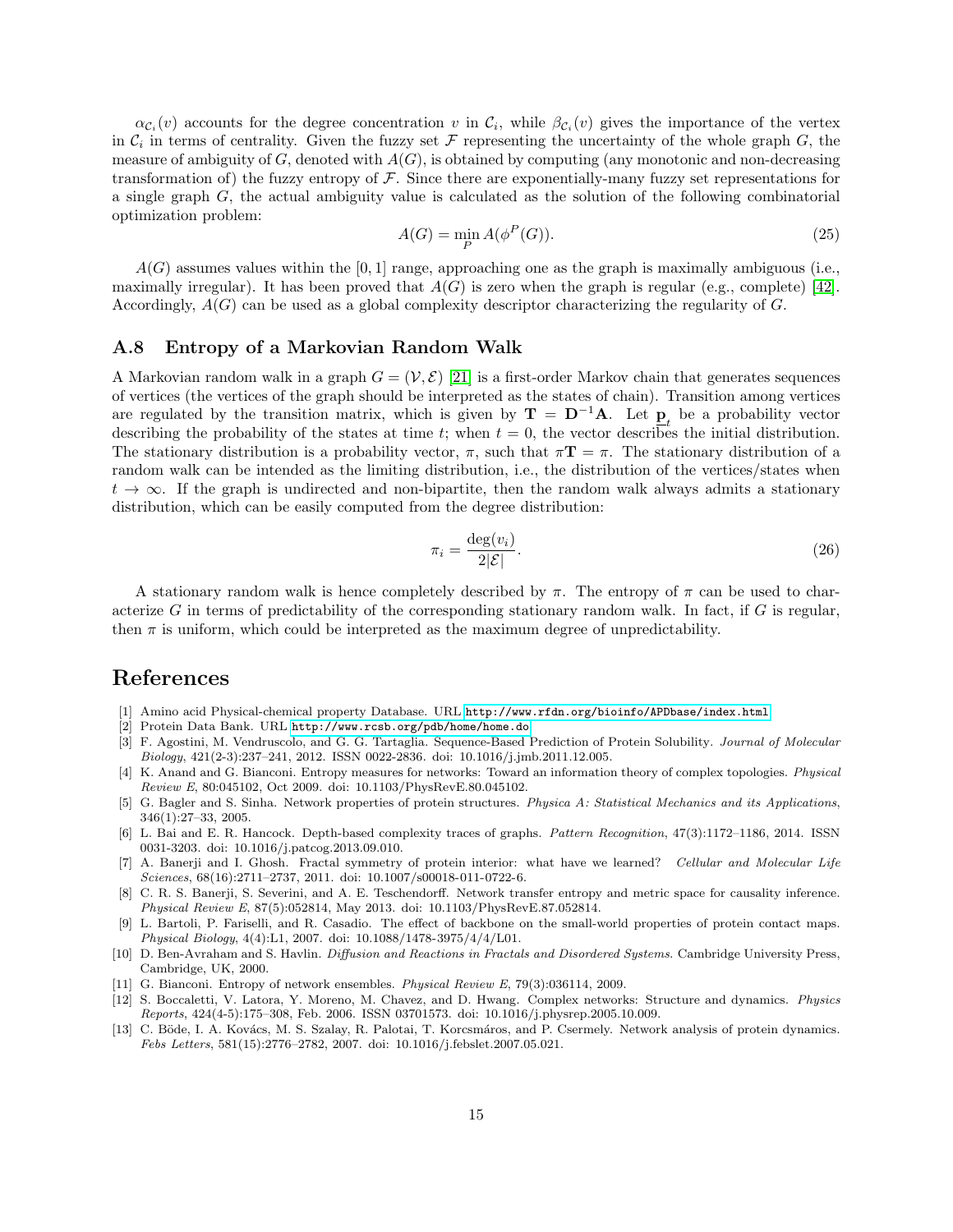- <span id="page-15-27"></span>[14] U. Brandes, D. Delling, M. Gaertler, R. Gorke, M. Hoefer, Z. Nikoloski, and D. Wagner. On modularity clustering. IEEE Transactions on Knowledge and Data Engineering, 20:172–188, Feb. 2008. ISSN 1041-4347. doi: 10.1109/TKDE.2007. 190689.
- <span id="page-15-11"></span>[15] E. T. Bullmore and O. Sporns. Complex brain networks: graph theoretical analysis of structural and functional systems. Nature Reviews Neuroscience, 10(3):186–198, 2009. doi: 10.1038/nrn2575.
- <span id="page-15-0"></span>[16] F. Chiti, N. Taddei, F. Baroni, C. Capanni, M. Stefani, G. Ramponi, and C. M. Dobson. Kinetic partitioning of protein folding and aggregation. Nature Structural & Molecular Biology, 9(2):137–143, 2002.
- <span id="page-15-4"></span>[17] J. Clune, J.-B. Mouret, and H. Lipson. The evolutionary origins of modularity. Proceedings of the Royal Society B: Biological Sciences, 280(1755), 2013.
- <span id="page-15-12"></span>[18] L. d. F. Costa, F. A. Rodrigues, G. Travieso, and P. R. Villas Boas. Characterization of complex networks: A survey of measurements. Advances in Physics, 56(1):167–242, 2007. doi: 10.1080/00018730601170527.
- <span id="page-15-13"></span>[19] P. Csermely, T. Korcsmáros, H. J. M. Kiss, G. London, and R. Nussinov. Structure and dynamics of molecular networks: A novel paradigm of drug discovery: A comprehensive review. Pharmacology & Therapeutics, 138(3):333-408, 2013. doi: 10.1016/j.pharmthera.2013.01.016.
- <span id="page-15-17"></span>[20] L. Daqing, K. Kosmidis, A. Bunde, and S. Havlin. Dimension of spatially embedded networks. Nature Physics, 7(6): 481–484, 2011. doi: 10.1038/nphys1932.
- <span id="page-15-20"></span>[21] M. Dehmer and A. Mowshowitz. A history of graph entropy measures. Information Sciences, 181(1):57–78, 2011. ISSN 0020-0255. doi: 10.1016/j.ins.2010.08.041.
- <span id="page-15-14"></span>[22] M. Dehmer, L. A. J. Mueller, and F. Emmert-Streib. Quantitative network measures as biomarkers for classifying prostate cancer disease states: a systems approach to diagnostic biomarkers. PLoS ONE, 8(11):e77602, 2013.
- <span id="page-15-5"></span>[23] L. Di Paola, M. De Ruvo, P. Paci, D. Santoni, and A. Giuliani. Protein contact networks: an emerging paradigm in chemistry. Chemical Reviews, 113(3):1598–1613, 2012. doi: 10.1021/cr3002356.
- <span id="page-15-6"></span>[24] L. Di Paola, P. Paci, D. Santoni, M. De Ruvo, and A. Giuliani. Proteins as sponges: a statistical journey along protein structure organization principles. Journal of Chemical Information and Modeling, 52(2):474–482, 2012. doi: 10.1021/ ci2005127.
- <span id="page-15-1"></span>[25] K. A. Dill, K. Ghosh, and J. D. Schmit. Physical limits of cells and proteomes. Proceedings of the National Academy of Sciences, 108(44):17876–17882, 2011.
- <span id="page-15-15"></span>[26] R. V. Donner, M. Small, J. F. Donges, N. Marwan, Y. Zou, R. Xiang, and J. Kurths. Recurrence-based time series analysis by means of complex network methods. International Journal of Bifurcation and Chaos, 21(04):1019–1046, 2011. doi: 10.1142/S0218127411029021.
- <span id="page-15-7"></span>[27] M. B. Enright and D. M. Leitner. Mass fractal dimension and the compactness of proteins. Physical Review E, 71:011912, Jan 2005. doi: 10.1103/PhysRevE.71.011912.
- <span id="page-15-19"></span>[28] F. Escolano, E. R. Hancock, and M. A. Lozano. Heat diffusion: Thermodynamic depth complexity of networks. Physical Review E, 85(3):036206, 2012. doi: 10.1103/PhysRevE.85.036206.
- <span id="page-15-25"></span>[29] T. Fawcett. An Introduction to ROC Analysis. Pattern Recognition Letters, 27(8):861–874, June 2006. ISSN 0167-8655. doi: 10.1016/j.patrec.2005.10.010.
- <span id="page-15-26"></span>[30] S. Fortunato. Community detection in graphs. Physics Reports, 486(3–5):75–174, 2010. ISSN 0370-1573. doi: 10.1016/j. physrep.2009.11.002.
- <span id="page-15-2"></span>[31] K. Ghosh and K. A. Dill. Cellular proteomes have broad distributions of protein stability. *Biophysical Journal*, 99(12): 3996–4002, 2010.
- <span id="page-15-10"></span>[32] A. Giuliani, M. Colafranceschi, C. L. Webber Jr., and J. P. Zbilut. A complexity score derived from principal components analysis of nonlinear order measures. Physica A: Statistical Mechanics and its Applications, 301(1):567–588, 2001. doi: 10.1016/S0378-4371(01)00427-7.
- <span id="page-15-16"></span>[33] A. Giuliani, S. Filippi, and M. Bertolaso. Why network approach can promote a new way of thinking in biology. Frontiers in Genetics, 5(83), 2014. doi: 10.3389/fgene.2014.00083.
- <span id="page-15-23"></span>[34] I. Gutman and B. Zhou. Laplacian energy of a graph. Linear Algebra and its Applications, 414(1):29–37, 2006. doi: 10.1016/j.laa.2005.09.008.
- <span id="page-15-21"></span>[35] L. Han, F. Escolano, E. R. Hancock, and R. C. Wilson. Graph characterizations from von Neumann entropy. Pattern Recognition Letters, 33(15):1958–1967, 2012. ISSN 0167-8655. doi: 10.1016/j.patrec.2012.03.016.
- <span id="page-15-18"></span>[36] S. Havlin. Complex Networks. Cambridge University Press, Cambridge, UK, 2010. ISBN 9780521841566.
- <span id="page-15-9"></span>[37] K. J. Klabunde and R. Richards. Nanoscale Materials in Chemistry, volume 1035. John Wiley & Sons, Hoboken, New Jersey, USA, 2001.
- <span id="page-15-28"></span>[38] R. I. Kondor and J. Lafferty. Diffusion kernels on graphs and other discrete structures. In In Proceedings of the International Conference on Machine Learning, pages 315–322, San Francisco, CA, USA, 2002.
- <span id="page-15-3"></span>[39] D. M. Leitner, M. Gruebele, and M. Havenith. Solvation dynamics of biomolecules: Modeling and terahertz experiments. HFSP Journal, 2(6):314–323, 2008.
- <span id="page-15-24"></span>[40] A. Lervik, F. Bresme, S. Kjelstrup, D. Bedeaux, and J. M. Rubi. Heat transfer in protein–water interfaces. Physical Chemistry Chemical Physics, 12(7):1610–1617, 2010.
- <span id="page-15-8"></span>[41] J. Liang and K. A. Dill. Are proteins well-packed? Biophysical Journal, 81(2):751–766, 2001.
- <span id="page-15-22"></span>[42] L. Livi and A. Rizzi. Graph ambiguity. Fuzzy Sets and Systems,  $221:24-47$ ,  $2013$ . ISSN 0165-0114. doi: 10.1016/j.fss. 2013.01.001.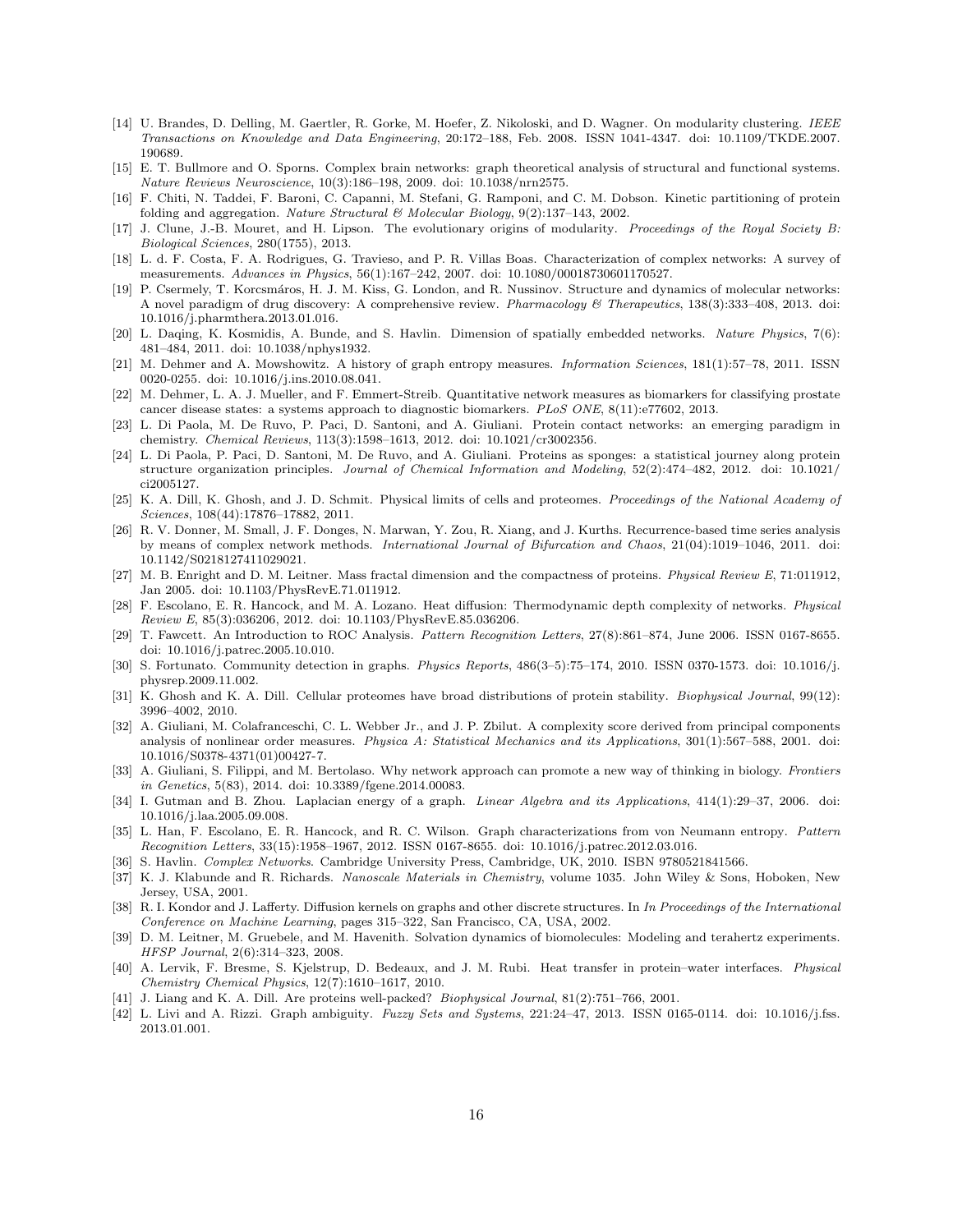- <span id="page-16-16"></span>[43] L. Livi, G. Del Vescovo, and A. Rizzi. Combining graph seriation and substructures mining for graph recognition. In P. Latorre Carmona, J. S. Sánchez, and A. L. N. Fred, editors, Pattern Recognition - Applications and Methods, volume 204, pages 79–91. Springer, Berling, Germany, 2013. doi: 10.1007/978-3-642-36530-0\ 7.
- <span id="page-16-20"></span>[44] L. Livi, A. Sadeghian, and W. Pedrycz. Entropic one-class classifiers. IEEE Transactions on Neural Networks and Learning Systems, Apr. 2015. ISSN 2162-237X. doi: 10.1109/TNNLS.2015.2418332.
- <span id="page-16-19"></span>[45] L. Livi, A. Giuliani, and A. Rizzi. Toward a multilevel representation of protein molecules: Comparative approaches to the aggregation/folding propensity problem. *Information Sciences*, 326:134–145, 2016. ISSN 0020-0255. doi: 10.1016/j. ins.2015.07.043.
- <span id="page-16-13"></span>[46] S. Lloyd and H. Pagels. Complexity as thermodynamic depth. Annals of Physics, 188(1):186–213, 1988.
- <span id="page-16-14"></span>[47] A. Mirshahvalad, A. V. Esquivel, L. Lizana, and M. Rosvall. Dynamics of interacting information waves in networks. Physical Review E, 89(1):012809, 2014. doi: 10.1103/PhysRevE.89.012809.
- <span id="page-16-22"></span>[48] Y.-I. Moon, B. Rajagopalan, and U. Lall. Estimation of mutual information using kernel density estimators. Physical Review E, 52:2318–2321, Sep. 1995. doi: 10.1103/PhysRevE.52.2318.
- <span id="page-16-18"></span>[49] O. Mülken and A. Blumen. Continuous-time quantum walks: Models for coherent transport on complex networks. Physics Reports, 502(2):37–87, 2011.
- <span id="page-16-6"></span>[50] T. Nakayama, K. Yakubo, and R. L. Orbach. Dynamical properties of fractal networks: Scaling, numerical simulations, and physical realizations. Reviews of Modern Physics, 66(2):381, 1994. doi: 10.1103/RevModPhys.66.381.
- <span id="page-16-8"></span>[51] M. E. J. Newman. Networks: An Introduction. Oxford University Press, Oxford, UK, 2010.
- <span id="page-16-1"></span>[52] T. Niwa, B.-W. Ying, K. Saito, W. Jin, S. Takada, T. Ueda, and H. Taguchi. Bimodal protein solubility distribution revealed by an aggregation analysis of the entire ensemble of Escherichia coli proteins. Proceedings of the National Academy of Sciences, 106(11):4201–4206, 2009. doi: 10.1073/pnas.0811922106.
- <span id="page-16-2"></span>[53] T. Niwa, T. Kanamori, T. Ueda, and H. Taguchi. Global analysis of chaperone effects using a reconstituted cell-free translation system. Proceedings of the National Academy of Sciences, 109(23):8937-8942, 2012. doi: 10.1073/pnas. 1201380109.
- <span id="page-16-0"></span>[54] A. P. Pawar, K. F. Dubay, J. Zurdo, F. Chiti, M. Vendruscolo, and C. M. Dobson. Prediction of "aggregation-prone" and "aggregation-susceptible" regions in proteins associated with neurodegenerative diseases. Journal of Molecular Biology, 350(2):379–392, 2005.
- <span id="page-16-24"></span>[55] A. Pinna, N. Soranzo, I. Hoeschele, and A. de la Fuente. Simulating systems genetics data with SysGenSIM. Bioinformatics, 27(17):2459–2462, 2011. doi: 10.1093/bioinformatics/btr407.
- <span id="page-16-9"></span>[56] M. Porfiri, D. J. Stilwell, and E. M. Bollt. Synchronization in random weighted directed networks. IEEE Transactions on Circuits and Systems I: Regular Papers, 55(10):3170–3177, May 2008. doi: 10.1109/TCSI.2008.925357.
- <span id="page-16-15"></span>[57] H. Qiu and E. R. Hancock. Graph simplification and matching using commute times. Pattern Recognition, 40(10): 2874–2889, 2007. ISSN 0031-3203. doi: 10.1016/j.patcog.2006.11.013.
- <span id="page-16-17"></span>[58] P. Ren, R. C. Wilson, and E. R. Hancock. Graph Characterization via Ihara Coefficients. IEEE Transactions on Neural Networks, 22(2):233–245, Feb. 2011. ISSN 1045-9227. doi: 10.1109/TNN.2010.2091969.
- <span id="page-16-23"></span>[59] A. Rizzi, F. Possemato, L. Livi, A. Sebastiani, A. Giuliani, and F. M. Frattale Mascioli. A dissimilarity-based classifier for generalized sequences by a Granular Computing approach. In Proceedings of the 2013 International Joint Conference on Neural Networks, pages 2397–2404, Dallas, USA, Aug 2013. ISBN 978-1-4673-6129-3. doi: 10.1109/IJCNN.2013.6707041.
- <span id="page-16-5"></span>[60] A. Sanchez, S. Abbet, U. Heiz, W.-D. Schneider, H. Häkkinen, R. N. Barnett, and U. Landman. When gold is not noble: nanoscale gold catalysts. The Journal of Physical Chemistry A, 103(48):9573–9578, 1999.
- <span id="page-16-11"></span>[61] C. Song, S. Havlin, and H. A. Makse. Self-similarity of complex networks. Nature, 433(7024):392–395, 2005. doi: 10.1038/nature03248.
- <span id="page-16-12"></span>[62] C. Song, L. K. Gallos, S. Havlin, and H. A. Makse. How to calculate the fractal dimension of a complex network: the box covering algorithm. Journal of Statistical Mechanics: Theory and Experiment, 2007(03):P03006, 2007.
- <span id="page-16-26"></span>[63] P. Suau, E. R. Hancock, and F. Escolano. Analysis of the Schrödinger operator in the context of graph characterization. In Similarity-Based Pattern Recognition, pages 190–203. Springer, 2013.
- <span id="page-16-3"></span>[64] S. Tasdighian, L. Di Paola, M. De Ruvo, P. Paci, D. Santoni, P. Palumbo, G. Mei, A. Di Venere, and A. Giuliani. Modules identification in protein structures: the topological and geometrical solutions. Journal of Chemical Information and Modeling, 54(1):159–168, 2013. doi: 10.1021/ci400218v.
- <span id="page-16-4"></span>[65] E. Tejera, A. Machado, I. Rebelo, and J. Nieto-Villar. Fractal protein structure revisited: Topological, kinetic and thermodynamic relationships. Physica A: Statistical Mechanics and its Applications, 388(21):4600–4608, 2009. doi: 10. 1016/j.physa.2009.07.015.
- <span id="page-16-21"></span>[66] N. Trinajstić. Chemical Graph Theory. CRC Press, Boca Raton, FL, 1983.
- <span id="page-16-25"></span>[67] K. Tun, P. Dhar, M. Palumbo, and A. Giuliani. Metabolic pathways variability and sequence/networks comparisons. BMC Bioinformatics, 7(1):24, 2006. ISSN 1471-2105. doi: 10.1186/1471-2105-7-24.
- <span id="page-16-7"></span>[68] R. Wackerbauer, A. Witt, H. Atmanspacher, J. Kurths, and H. Scheingraber. A comparative classification of complexity measures. Chaos, Solitons & Fractals,  $4(1)$ :133-173, 1994.
- <span id="page-16-10"></span>[69] N. Weskamp, E. Hullermeier, D. Kuhn, and G. Klebe. Multiple graph alignment for the structural analysis of protein active sites. IEEE/ACM Transactions on Computational Biology and Bioinformatics, 4(2):310–320, Apr 2007. ISSN 1545-5963. doi: 10.1109/TCBB.2007.1024.
- <span id="page-16-27"></span>[70] B. Xiao, E. R. Hancock, and R. C. Wilson. Graph characteristics from the heat kernel trace. Pattern Recognition, 42(11): 2589–2606, Nov. 2009. ISSN 0031-3203. doi: 10.1016/j.patcog.2008.12.029.